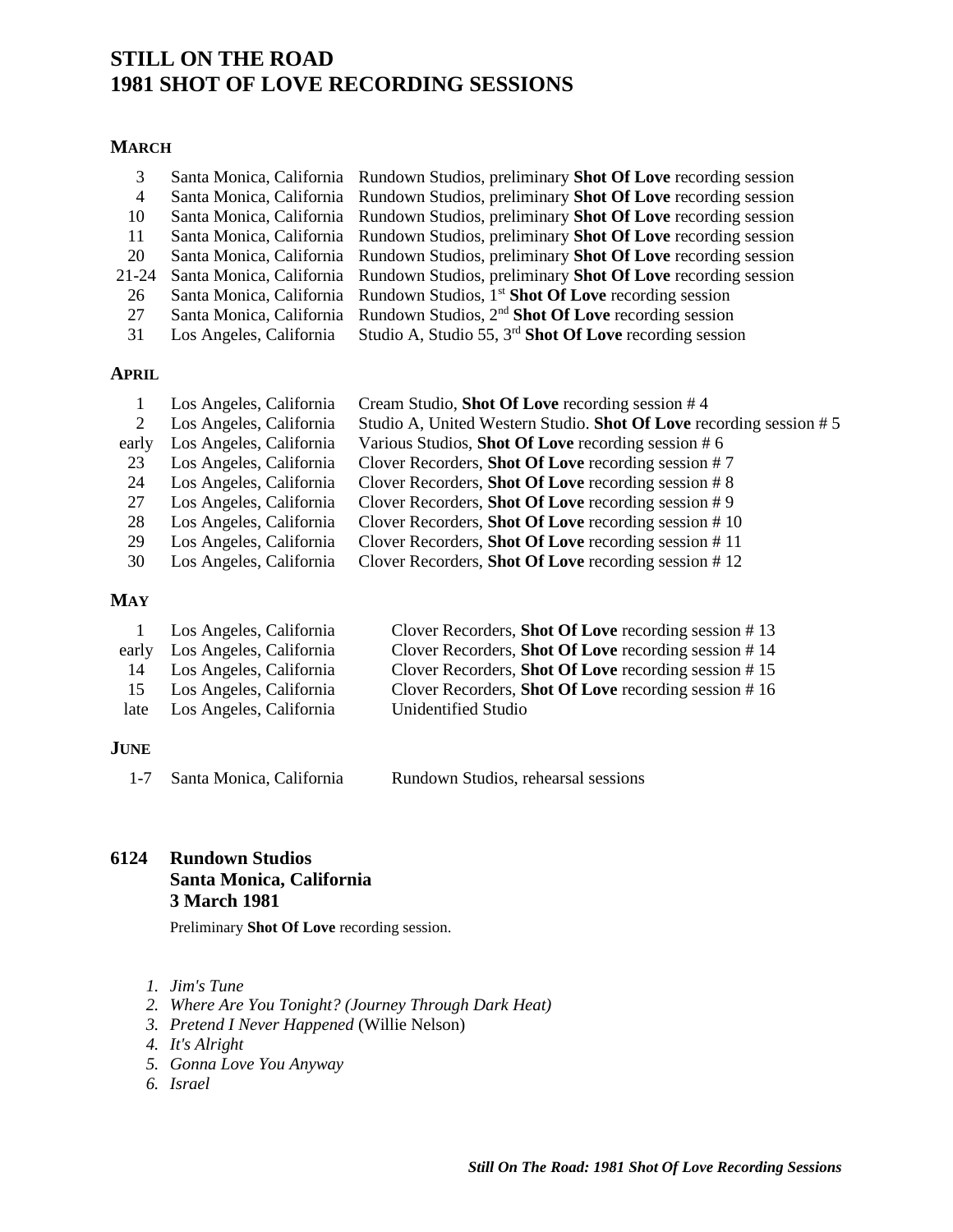Bob Dylan (vocal & piano), Steve Ripley (guitar), Danny Kortchmar (guitar), Carl Pickhardt (keyboards), Tim Drummond (bass), Jim Keltner (drums), Carolyn Dennis, Regina McCrary & Clydie King (backing vocals).

#### *Reference*

**Clinton Heylin: Trouble In Mind. Bob Dylan's Gospel Years. What really happened. Chapter 10. Running Back To Rundown, (March 3 – April 2, 1981) & Appendix 1 The Gospel Years: A Chronology. Lesser Gods 2017.**

*Notes* No tracks from this session are circulating. Michael Krogsgaard does not merntion this session.

Session info created 24 October 2020.

# **6125 Rundown Studios Santa Monica, California 4 March 1981**

Preliminary **Shot Of Love** recording session.

- *1. Every Little Bit Hurts* (Ed Cobb)
- *2. Adelita* (trad.)
- *3. Dead Man, Dead Man*
- *4. Gonna Love You Anyway*
- *5. Need A Woman*
- *6. She's Already Gone* (Ernest Tubb)
- *7. In The Garden*
- *8. Solid Rock*
- *9. The Dark Road Is A Hard Road* (trad.)
- *10. Old Man* (Neil Young)
- *11.. A Million Miles Away* (Neil Diamond)
- *12. You've Got A Friend* (Carole King)

Bob Dylan (vocal & piano), Steve Ripley (guitar), Danny Kortchmar (guitar), Carl Pickhardt (keyboards), Tim Drummond (bass), Jim Keltner (drums), Carolyn Dennis, Regina McCrary & Clydie King (backing vocals).

### *Reference*

**Clinton Heylin: Trouble In Mind. Bob Dylan's Gospel Years. What really happened. Chapter 10. Running Back To Rundown, (March 3 – April 2, 1981) & Appendix 1 The Gospel Years: A Chronology. Lesser Gods 2017.**

### *Notes*

No tracks from this session are circulating. Michael Krogsgaard does not merntion this session.

Session info created 11 August 2018.

# **6126 Rundown Studios Santa Monica, California 10 March 1981**

Preliminary **Shot Of Love** recording session.

*1. You Changed My Life*

Bob Dylan (vocal & piano), Steve Ripley (guitar), Danny Kortchmar (guitar), Carl Pickhardt (keyboards), Tim Drummond (bass), Jim Keltner (drums), Carolyn Dennis, Regina McCrary & Clydie King (backing vocals).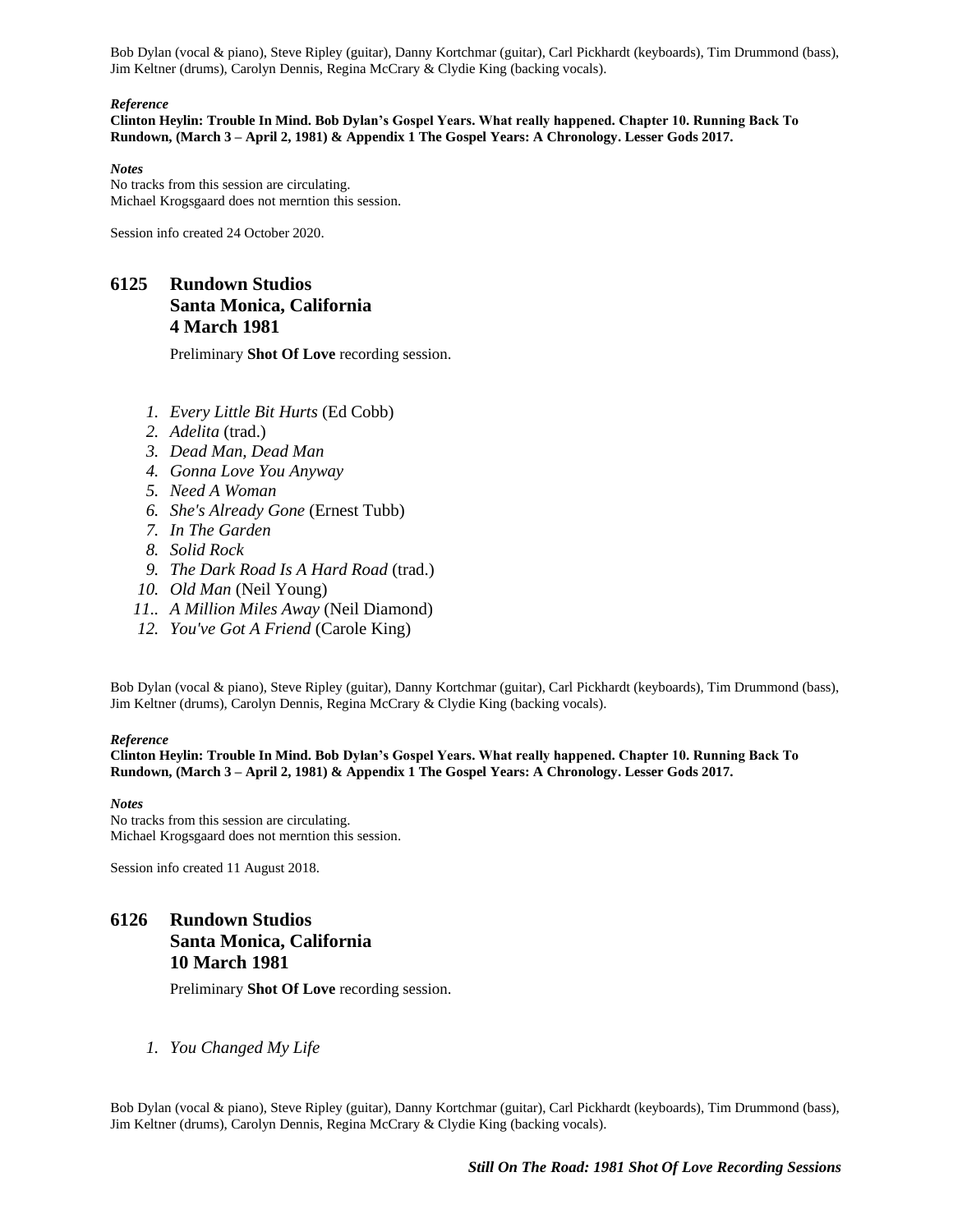#### *Reference* **Clinton Heylin: Trouble In Mind. Bob Dylan's Gospel Years. What really happened. Chapter 10. Running Back To Rundown, (March 3 – April 2, 1981) & Appendix 1 The Gospel Years: A Chronology. Lesser Gods 2017.**

### *Notes*

The track from this session is not circulating. Michael Krogsgaard does not merntion this session.

Session info created 12 August 2018.

# **6127 Rundown Studios Santa Monica, California 11 March 1981**

Preliminary **Shot Of Love** recording session.

- *1. Shot Of Love*
- *2. You Changed My Life*

Bob Dylan (vocal & piano), Steve Ripley (guitar), Danny Kortchmar (guitar), Carl Pickhardt (keyboards), Tim Drummond (bass), Jim Keltner (drums), Carolyn Dennis, Regina McCrary & Clydie King (backing vocals).

#### *Reference*

**Clinton Heylin: Trouble In Mind. Bob Dylan's Gospel Years. What really happened. Chapter 10. Running Back To Rundown, (March 3 – April 2, 1981) & Appendix 1 The Gospel Years: A Chronology. Lesser Gods 2017.**

*Notes* No tracks from this session are circulating. Michael Krogsgaard does not merntion this session.

Session info created 12 August 2018.

## **6128 Rundown Studios Santa Monica, California 20 March 1981**

Preliminary **Shot Of Love** recording session.

- *1. Need A Woman*
- *2. Reach Out*
- *3. Heart Of Stone*
- *4. A Song For You*

Bob Dylan (vocal & piano), Steve Ripley (guitar), Danny Kortchmar (guitar), Carl Pickhardt (keyboards), Tim Drummond (bass), Jim Keltner (drums), Carolyn Dennis, Regina McCrary, Madelyn Quebec & Clydie King (backing vocals).

#### *References*

**Clinton Heylin: Trouble In Mind. Bob Dylan's Gospel Years. What really happened. Chapter 10. Running Back To Rundown, (March 3 – April 2, 1981) & Appendix 1 The Gospel Years: A Chronology. Lesser Gods 2017. Gavin Selerie: The Opposite Of What The Experts Say: Springtime in New York 1980-1985**. The Bridge issue 71, pages 47- 79. **Derek Barker: Waiting For Spring To Come**. Isis issue 216, pages 13-28.

**Nicholas Birns: Review Of Springtime In New York.** The Dylan Review Vol. 3.2, [Fall/Winter](https://thedylanreview.org/category/dylan-review-fall-winter-2021-2022/) 2021-2022.

### *Official release*

1 released on **Bob Dylan Springtime In New York: The Bootleg Series Vol. 16 1980-1985***,* Disc 1, Columbia Legacy 1943986580201, 17 September 2021.

*Still On The Road: 1981 Shot Of Love Recording Sessions*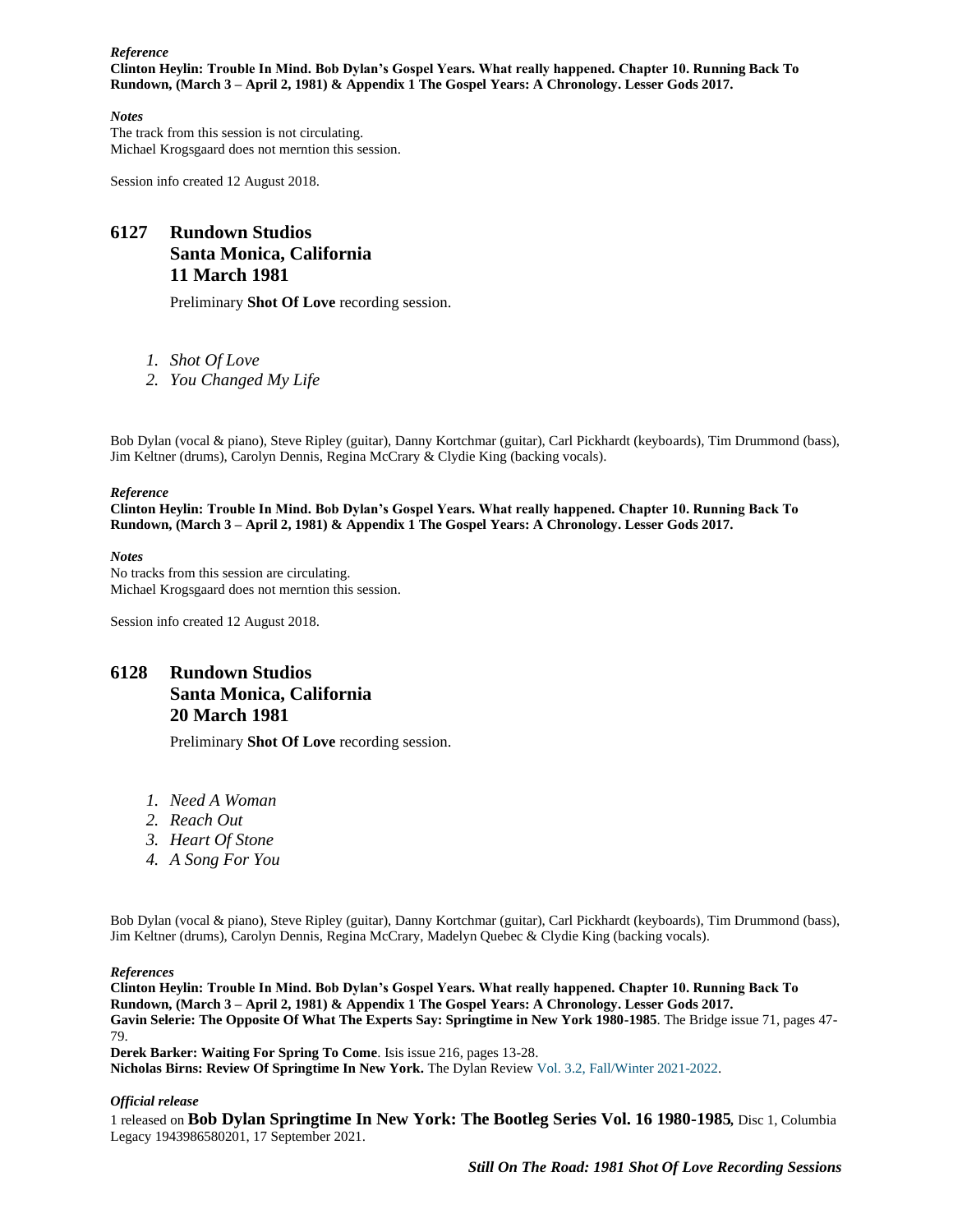#### *Notes*

Only track1 is circulating. *Heart Of Stone* is an early version of *Property Of Jesus*. Michael Krogsgaard does not merntion this session.

Session info created 12 August 2018. Session info updated 30 January 2022.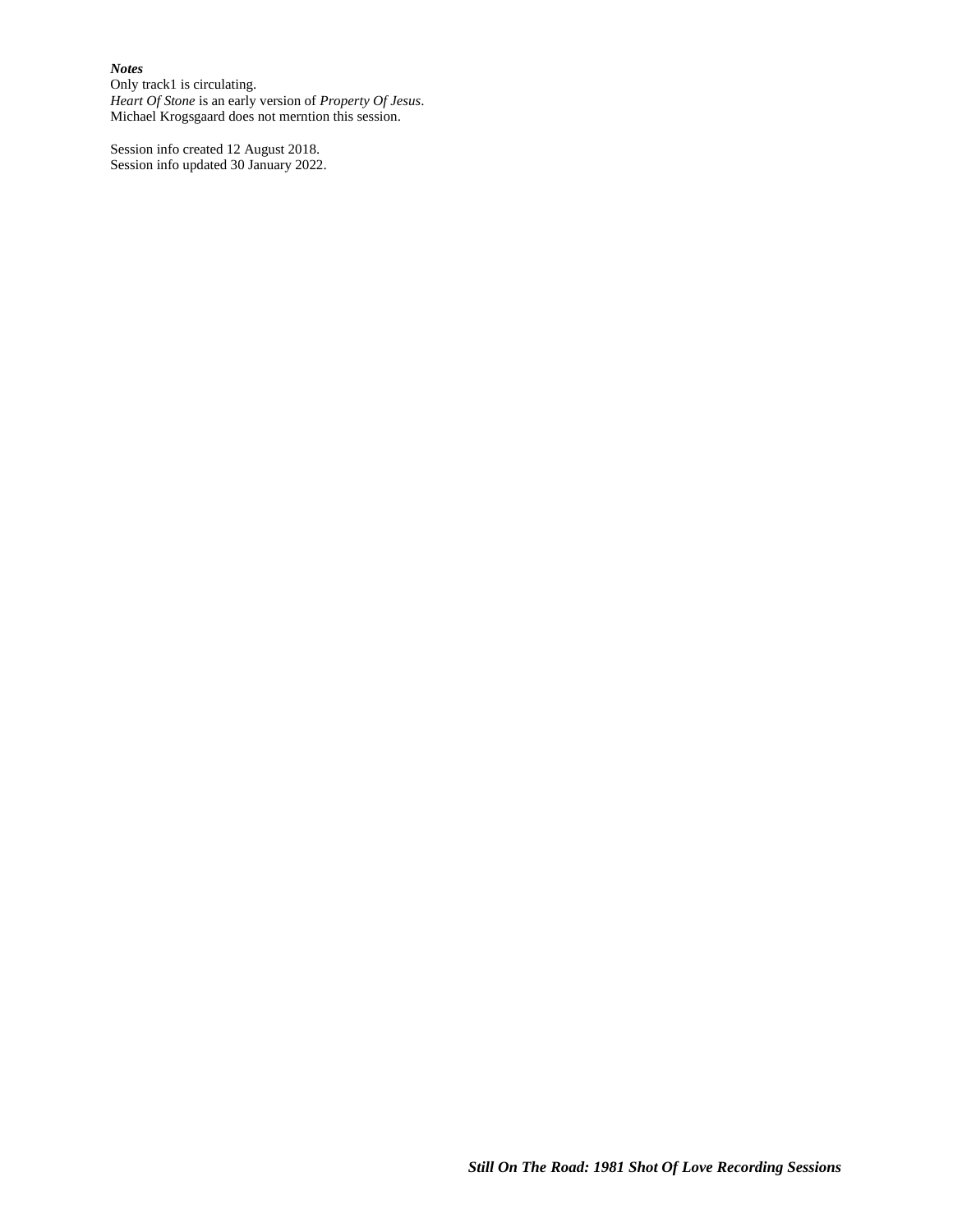# **6129 Rundown Studios Santa Monica, California 21-24 March 1981**

Preliminary **Shot Of Love** recording session.

- *1. Bolero*
- *2. Every Grain Of Sand*
- *3. Yes Sir, No Sir (Hallelujah)*
- *4. Is It Worth It?*
- *5. Let's Begin* (Jim Webb)

Bob Dylan (vocal & piano), Steve Ripley (guitar), Danny Kortchmar (guitar), Carl Pickhardt (keyboards), Tim Drummond (bass), Jim Keltner (drums), Carolyn Dennis, Regina McCrary & Clydie King (backing vocals).

#### *Reference*

**Clinton Heylin: Trouble In Mind. Bob Dylan's Gospel Years. What really happened. Chapter 10. Running Back To Rundown, (March 3 – April 2, 1981) & Appendix 1 The Gospel Years: A Chronology. Lesser Gods 2017.**

*Notes*

No tracks from this session are circulating. *Bolera* is an early version of *Heart Of Mine*. Michael Krogsgaard does not merntion this session.

Session info created 12 August 2018.

## <span id="page-4-0"></span>**6131 Rundown Studios Santa Monica, California 25-26 March 1981**

1<sup>st</sup> Shot Of Love recording session. Produced by Jimmy Iovine.

- *1. Angelina*
- *2. Angelina*
- *3. Shot Of Love*
- *4. Instrumental Jam*
- *5. Instrumental Jam*

Bob Dylan (vocal & piano), Steve Ripley (guitar), Danny Kortchmar (guitar), Carl Pickhardt (keyboards), Tim Drummond (bass), Jim Keltner (drums), Carolyn Dennis, Regina McCrary & Clydie King (backing vocals).

1 Bob Dylan (vocal & piano), Steve Ripley (guitar), Carl Pickhardt (keyboards), Tim Drummond (bass), Jim Keltner (drums), Carolyn Dennis, Regina McCrary & Clydie King (backing vocals).

### *Official releases*

1 released on **Bob Dylan Springtime In New York: The Bootleg Series Vol. 16 1980-1985**, Disc 2, Columbia Legacy 1943986580202, 17 September 2021.

2 released on **THE BOOTLEG SERIES (RARE & UNRELEASED) 1961-1991, Volume 3, Columbia 468 086 2**, 26 March 1991.

3 released on **Bob Dylan: Trouble No More. The Bootleg Series Vol. 13 1979-1981, Disc Four: Rare and Unreleased, Columbia 88985454652-4**, 3 November 2017

### *References*

**Michael Krogsgaard: Bob Dylan: The Recording Sessions (Part 5).** The Bridge #1, Summer 1998, pp. 31-57.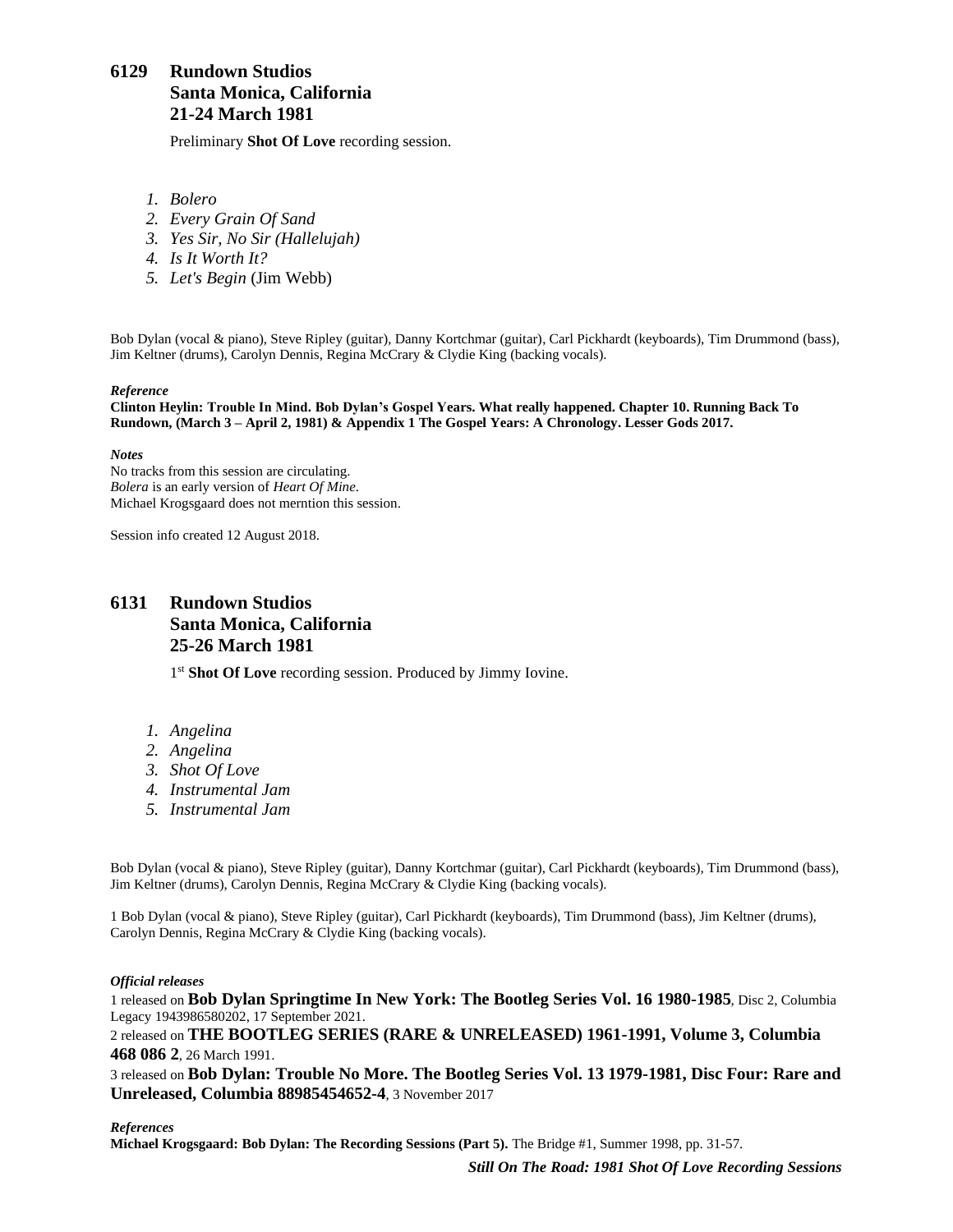**Clinton Heylin: Bob Dylan. The Recording Sessions [1960 – 1994].** St. Martin's Press December 1995, pp 135–148. **Glen Dundas: Tangled Up In Tapes. A Recording History of Bob Dylan.** SMA Services, Thunder Bay, Ontario, Canada 1999, pp 121-127.

**Clinton Heylin: Trouble In Mind. Bob Dylan's Gospel Years. What really happened. Chapter 10. Running Back To Rundown, (March 3 – April 2, 1981) & Appendix 1 The Gospel Years: A Chronology. Lesser Gods 2017. Gavin Selerie: The Opposite Of What The Experts Say: Springtime in New York 1980-1985**. The Bridge issue 71, pages 47- 79.

**Derek Barker: Waiting For Spring To Come**. Isis issue 216, pages 13-28. **Nicholas Birns: Review Of Springtime In New York.** The Dylan Review Vol. 3.2, [Fall/Winter](https://thedylanreview.org/category/dylan-review-fall-winter-2021-2022/) 2021-2022.

*Notes*

Track 4, 5 are not in circulation. Track 2 mixed 4 May 1981. Track 2 used as a Special Rider demo. Track 2 present on the first sequenced tape of **Shot Of Love** but later removed. . Krogsgarrd has only the first two tracks. Stereo studio recordings.

Session info created 12 August 2018. Session info updated 30 January 2022.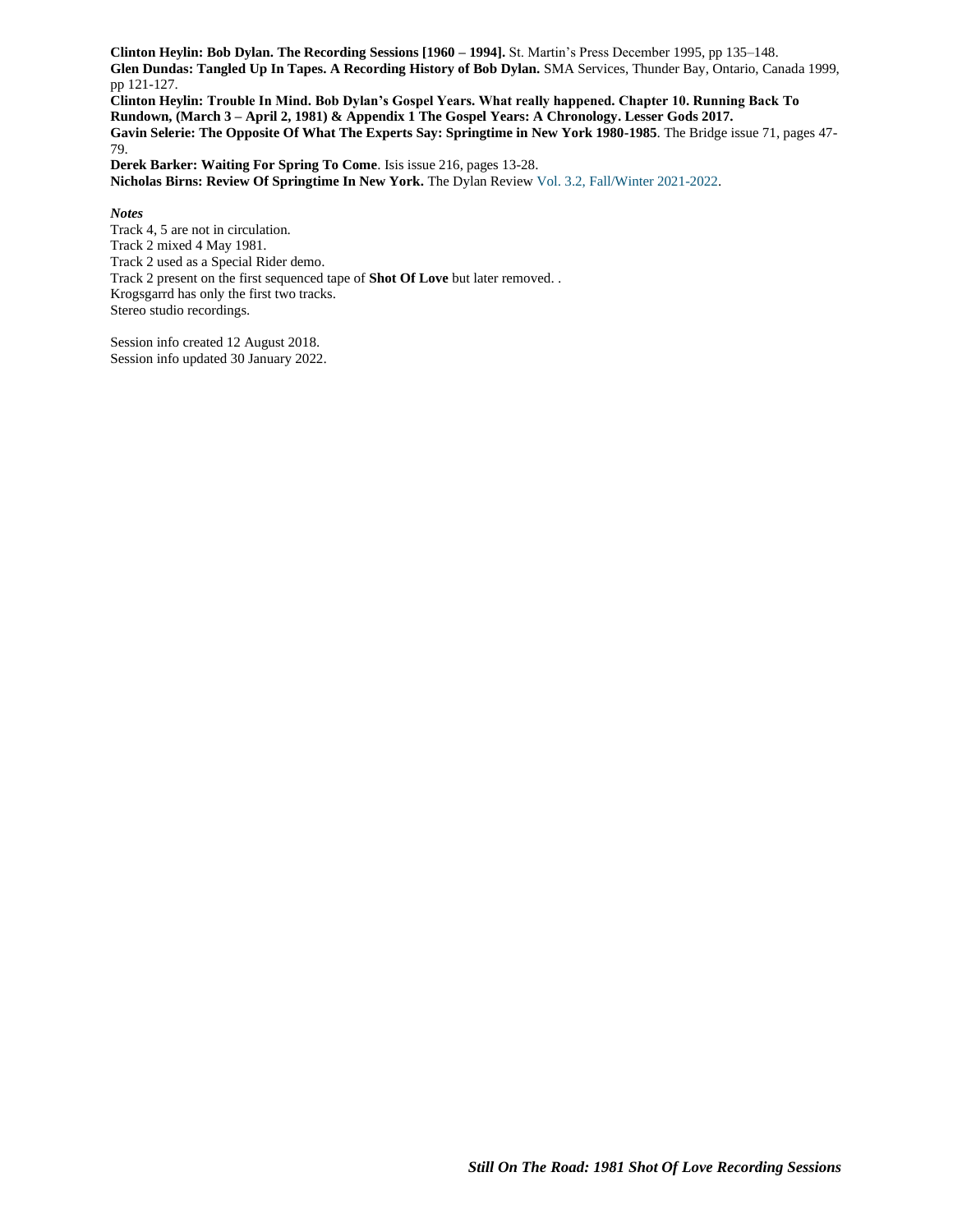# <span id="page-6-0"></span>**6132 Rundown Studios Santa Monica, California 27-30 March 1981**

2<sup>nd</sup> Shot Of Love recording session. Produced by Jimmy Iovine.

- *1. Instrumental Jam*
- *2. Unidentified Song*
- *3. Jam*
- *4. Unidentified Song*
- *5. The Groom's Still Waiting At The Altar*
- *6. The Groom's Still Waiting At The Altar*
- *7. The Groom's Still Waiting At The Altar*
- *8. The Groom's Still Waiting At The Altar*
- *9. The Groom's Still Waiting At The Altar*
- *10. The Groom's Still Waiting At The Altar*
- *11. The Groom's Still Waiting At The Altar*
- *12. The Groom's Still Waiting At The Altar*
- *13. The Groom's Still Waiting At The Altar*
- *14. The Groom's Still Waiting At The Altar*
- *15. The Groom's Still Waiting At The Altar*
- *16. Every Grain Of Sand*

Bob Dylan (vocal & guitar), Steve Ripley (guitar), Danny Kortchmar (guitar), Carl Pickhardt (keyboards), Tim Drummond (bass), Jim Keltner (drums), Carolyn Dennis, Regina McCrary & Clydie King (backing vocals).

#### *References*

**Michael Krogsgaard: Bob Dylan: The Recording Sessions (Part 5).** The Bridge #1, Summer 1998, pp. 31-57. **Clinton Heylin: Bob Dylan. The Recording Sessions [1960 – 1994].** St. Martin's Press December 1995, pp 135–148. **Glen Dundas: Tangled Up In Tapes. A Recording History of Bob Dylan.** SMA Services, Thunder Bay, Ontario, Canada 1999, pp 121-127.

**Clinton Heylin: Trouble In Mind. Bob Dylan's Gospel Years. What really happened. Chapter 10. Running Back To Rundown, (March 3 – April 2, 1981) & Appendix 1 The Gospel Years: A Chronology. Lesser Gods 2017.**

#### *Notes*

There are no recordings in circulation from this session. Heylin has only The Groom's Still Waiting At The Altar amd Every Grain Of Sand from these sessions. Krogsgaard does not have Every Grain Of Sand. Stereo studio recordings.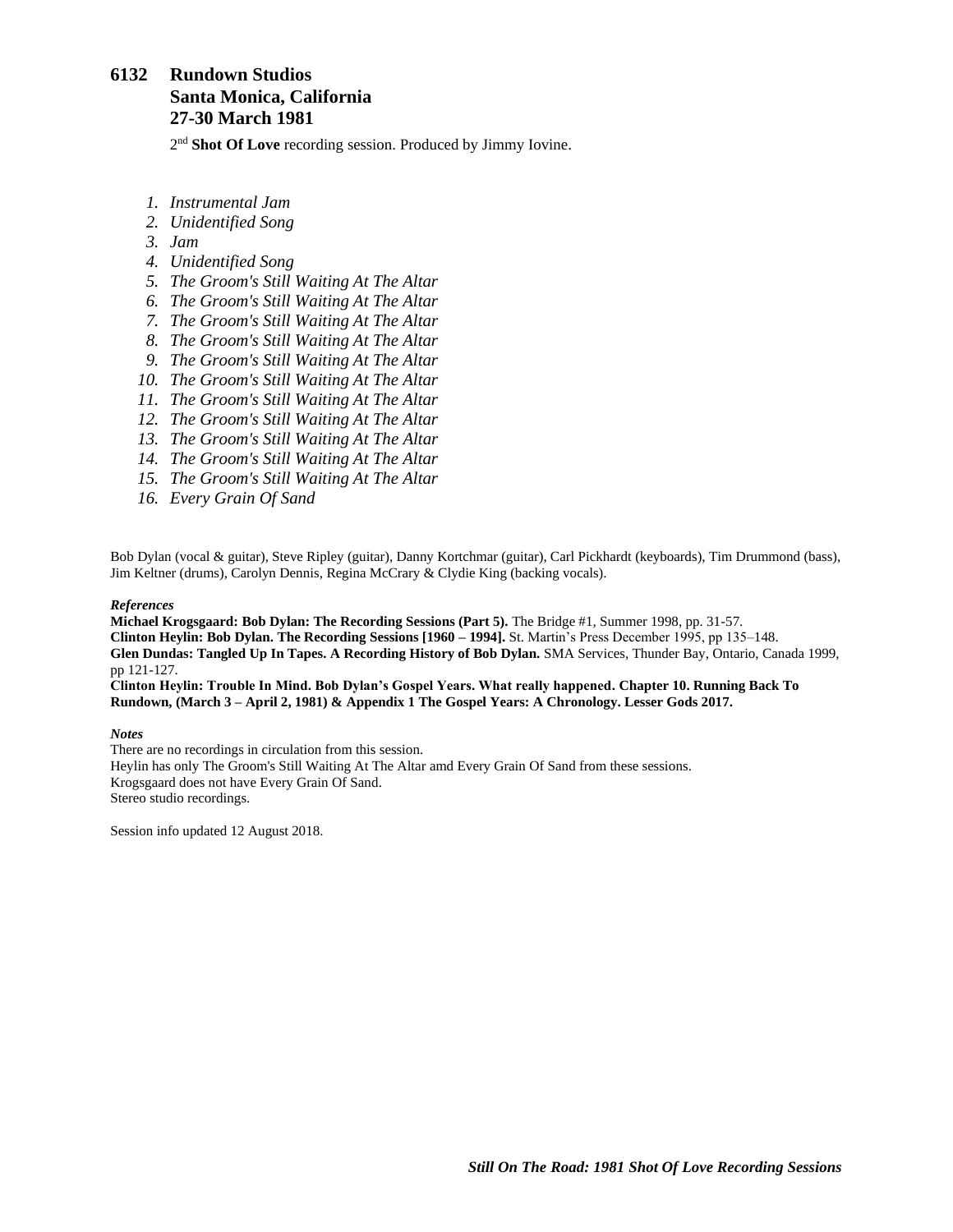## <span id="page-7-0"></span>**6133 Studio A**

## **Studio 55 Los Angeles, California 31 March 1981**

3<sup>rd</sup> Shot Of Love recording session. Produced by Jimmy Iovine.

- *1. Caribbean Wind*
- *2. Caribbean Wind*
- *3. Caribbean Wind*
- *4. Caribbean Wind*
- *5. Caribbean Wind*
- *6. Caribbean Wind*
- *7. Caribbean Wind*
- *8. Caribbean Wind*
- *9. Dead Man, Dead Man*
- *10. A Song For You*
- *11. Cold Cold Heart*
- *12. The Groom's Still Waiting At The Altar*

Bob Dylan (vocal & guitar), Steve Ripley (guitar), Fred Tackett (guitar), David Mansfield (violin), Carl Pickhardt (keyboards), Tim Drummond (bass), Jim Keltner (drums), Bobbye Hall (percussion), Carolyn Dennis, Regina McCrary & Clydie King (backing vocals).

#### *Bootleg CD* **The Genuine Bootleg Series Vol. 1** (track 8)

### *References*

**Michael Krogsgaard: Bob Dylan: The Recording Sessions (Part 5).** The Bridge #1, Summer 1998, pp. 31-57. **Clinton Heylin: Bob Dylan. The Recording Sessions [1960 – 1994].** St. Martin's Press December 1995, pp 135–148. **Glen Dundas: Tangled Up In Tapes. A Recording History of Bob Dylan.** SMA Services, Thunder Bay, Ontario, Canada 1999, pp 121-127.

**Clinton Heylin: Trouble In Mind. Bob Dylan's Gospel Years. What really happened. Chapter 10. Running Back To Rundown, (March 3 – April 2, 1981) & Appendix 1 The Gospel Years: A Chronology. Lesser Gods 2017.**

*Notes*

1-5 are incomplete. Only track 8 is circulating. 1–8 *Caribbean Winds* on recording sheets. 7 "w. electric guitar" on recording sheets. 8 "w. acoustic guitar" on recording sheets. Krogsgaard has only *Caribbean Wind* from this session. Stereo studio recordings.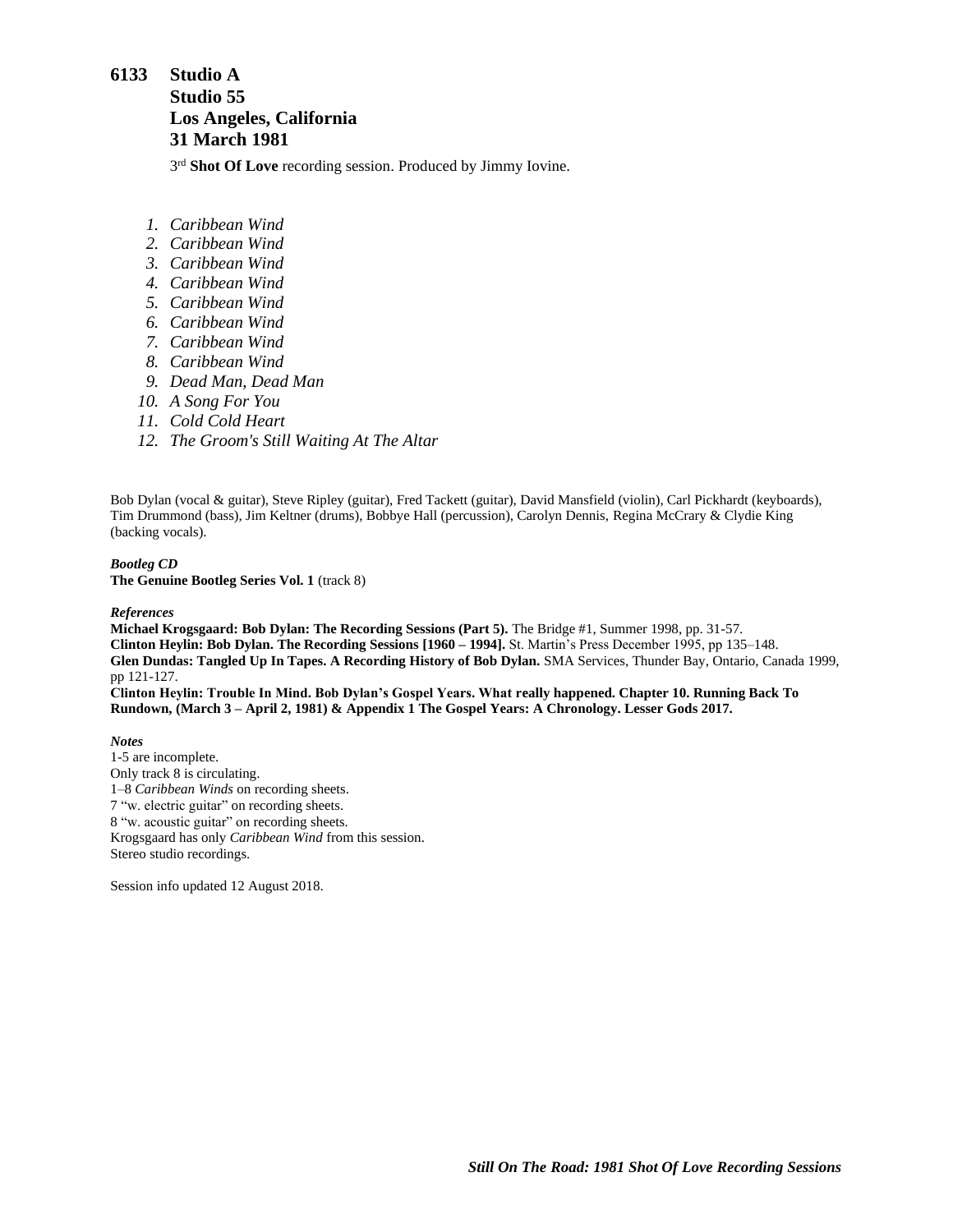## <span id="page-8-0"></span>**6134 Cream Studio Los Angeles, California 1 April 1981**

**Shot Of Love** recording session # 4. Produced by Destiny Productions.

- *1. Straw Hat*
- *2. Gonna Love You Anyway*
- *3. Gonna Love You Anyway*
- *4. Unidentified Song*
- *5. I Wish It Would Rain* (Rodger Penzabene/Barrett Strong/Norman Whitfield)
- *6. It's All Dangerous To Me*
- *7. Instrumental*
- *8. Need A Woman*
- *9. Well Water*
- *10. Instrumental*
- *11. Instrumental*
- *12. Instrumental*
- *13. My Girl (It's Growing)*
- *14. My Oriental House*
- *15. Wild Mountain Thyme* (trad.)
- *16. Borrowed Time*
- *17. I Want You To Know I That Love You*
- *18. I Want You To Know I That Love You*
- *19. Rockin' Boat*
- *20. I Wish It Would Rain* (Rodger Penzabene/Barrett Strong/Norman Whitfield)
- *21. Cold Cold Heart* (Hank Williams)
- *22. Need A Woman*
- *23. In The Summertime*
- *24. I Want You To Know I That Love You*
- *25. I Want You To Know I That Love You*
- *26. I Want You To Know I That Love You*
- *27. Instrumental*
- *28. Is It Worth It?*
- *29. Is It Worth It?*
- *30. Is It Worth It?*
- *31. Is It Worth It?*
- *32. Is It Worth It?*
- *33. You Changed My Life*
- *34. Almost Persuaded*
- *35. Almost Persuaded*
- *36. Almost Persuaded*
- *37. Need A Woman*
- *38. I Wish It Would Rain* (Rodger Penzabene/Barrett Strong/Norman Whitfield)
- *39. I Wish It Would Rain* (Rodger Penzabene/Barrett Strong/Norman Whitfield)
- *40. I Wish It Would Rain* (Rodger Penzabene/Barrett Strong/Norman Whitfield)

Bob Dylan (vocal & guitar), Steve Ripley (guitar), Fred Tackett (guitar), Carl Pickhardt (keyboards), Tim Drummond (bass), Jim Keltner (drums).

7–18 William Smith (keyboards), Carolyn Dennis, Regina McCrary & Clydie King (backing vocals).

*Bootlegs*

**Between** *Saved* **And** *Shot.* Dandelion DL 105. **God Only Knows**. Sunflower 001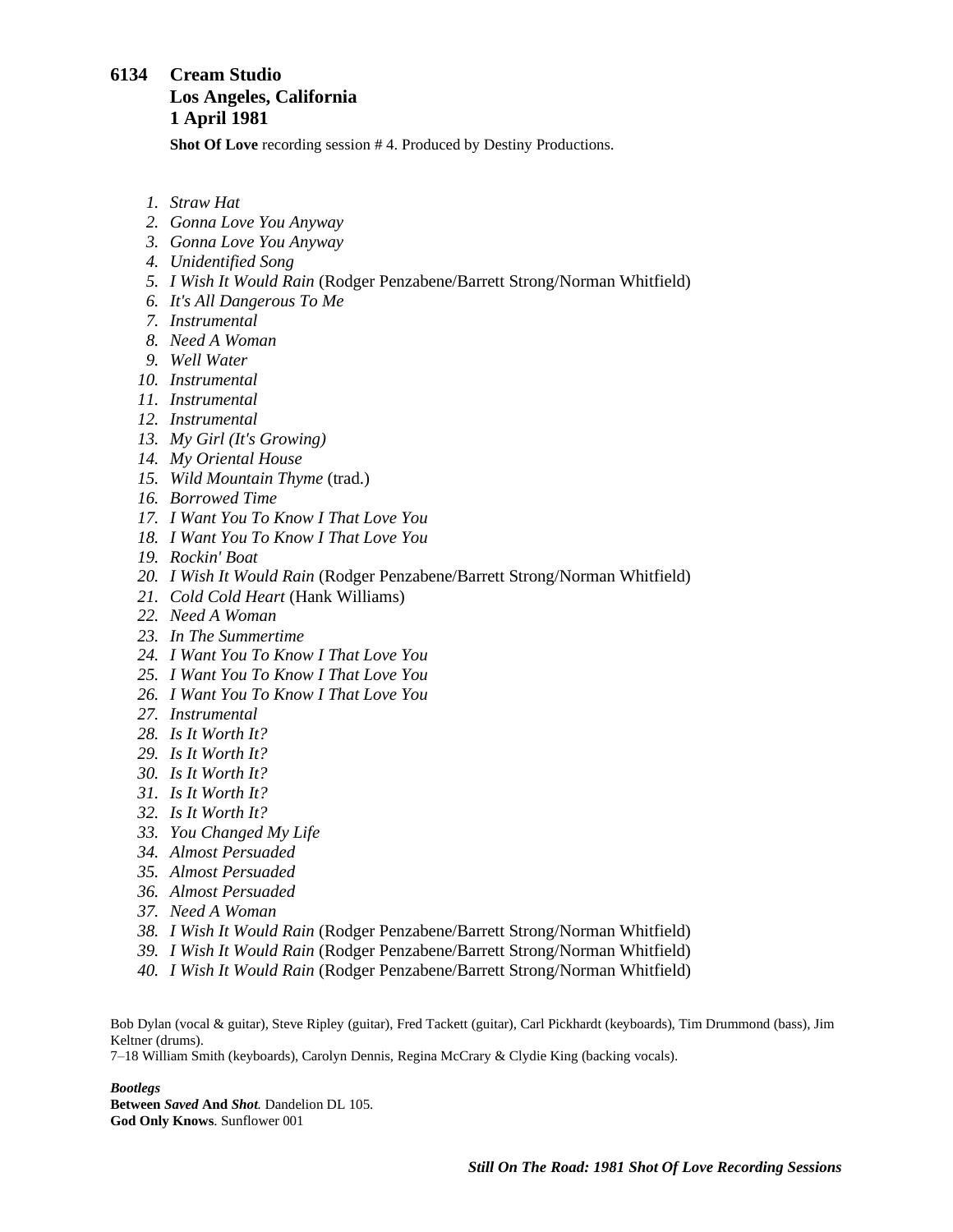### *Official release*

16, 21, 40 released on **Bob Dylan Springtime In New York: The Bootleg Series Vol. 16 1980-1985**, Disc 2, Columbia Legacy 1943986580202, 17 September 2021.

#### *References*

**Michael Krogsgaard: Bob Dylan: The Recording Sessions (Part 5).** The Bridge #1, Summer 1998, pp. 31-57. **Clinton Heylin: Bob Dylan. The Recording Sessions [1960 – 1994].** St. Martin's Press December 1995, pp 135–148. **Glen Dundas: Tangled Up In Tapes. A Recording History of Bob Dylan.** SMA Services, Thunder Bay, Ontario, Canada 1999, pp 121-127.

**Tim Dunn: The Bob Dylan Copyright Files 1962-1995**. A Rolling Tomes/Not-A-CES Publication 1996. **Michael Krogsgaard: Twenty Years Of Recording. The Bob Dylan Reference Book.** Scandinavian Institute For Rock Research, Copenhagen February 1981.

**Michael Krogsgaard: Master Of The Tracks. The Bob Dylan Reference Book of Recording.** Scandinavian Institute For Rock Research, Copenhagen October 1988.

**Michael Krogsgaard: Positively Bob Dylan. A Thirty-Year Discography, Concert & Record Session Guide 1960-1991.** Popular Culture, Ink. 1991.

**Clinton Heylin: Bob Dylan Stolen Moments. The Ultimate Reference Book.** Wanted Man Publications, UK 1988. **Bob Spitz: Dylan. A Biography.** McGraw-Hill, New York 1989.

**Clinton Heylin: Trouble In Mind. Bob Dylan's Gospel Years. What really happened. Chapter 10. Running Back To Rundown, (March 3 – April 2, 1981) & Appendix 1 The Gospel Years: A Chronology. Lesser Gods 2017. Gavin Selerie: The Opposite Of What The Experts Say: Springtime in New York 1980-1985**. The Bridge issue 71, pages 47- 79.

**Derek Barker: Waiting For Spring To Come**. Isis issue 216, pages 13-28.

**Nicholas Birns: Review Of Springtime In New York.** The Dylan Review Vol. 3.2, [Fall/Winter](https://thedylanreview.org/category/dylan-review-fall-winter-2021-2022/) 2021-2022.

#### *Notes*

1, 2, 7–13, 17, 18, 20, 25–36 are incomplete.

4, 13, 14 are instrumentals.

Song 14 also called *My Oriental Home*.

Song 2 also called *Gonna Love Her Anyway.*

6, 9 copied to copyright reel 12-3-84.

14, 24 copied to copyright reel 12-3-84.

3, 6, 9, 14, 16, 19, 24, 37 submitted to the Copyright Office as "Special Rider Music Compilation #2 - 1985", registered 29 January 1985.

Only tracks 6, 9, 14, 24, 40 are circulating.

The dating of this material has been highly uncertain as can be seen from this summary:

| Ernst-Otto Begerau in Every Grain Of Sand    | 1981 |                                             |
|----------------------------------------------|------|---------------------------------------------|
| Glen Dundas in Tangled Up In Tapes Revisited | 1984 | July-January 1985, Empire Burlesque outtake |
| Jeff Friedman in Spitz's Dylan. A Biography  | 1985 | early                                       |
| Clinton Heylin in Stolen Moments             | 1982 | summer/fall                                 |
| Clinton Heylin in The Recording Sessions     |      | 1981 Late March/early April                 |
| Clinton Heylin: Trouble In Mind              | 1981 | 1 April                                     |
| Michael Krogsgaard in Master Of The Tracks   | 1980 | May/June                                    |
| Michael Krogsgaard in Positively Bob Dylan   | 1981 | August                                      |

- 1982 summer/fall
- 1981 Late March/early April
- 1981 1 April
- 1980 May/June
- 1981 August

Stereo studio recordings.

Session info created 12 August 2018. Session info updated 30 January 2022.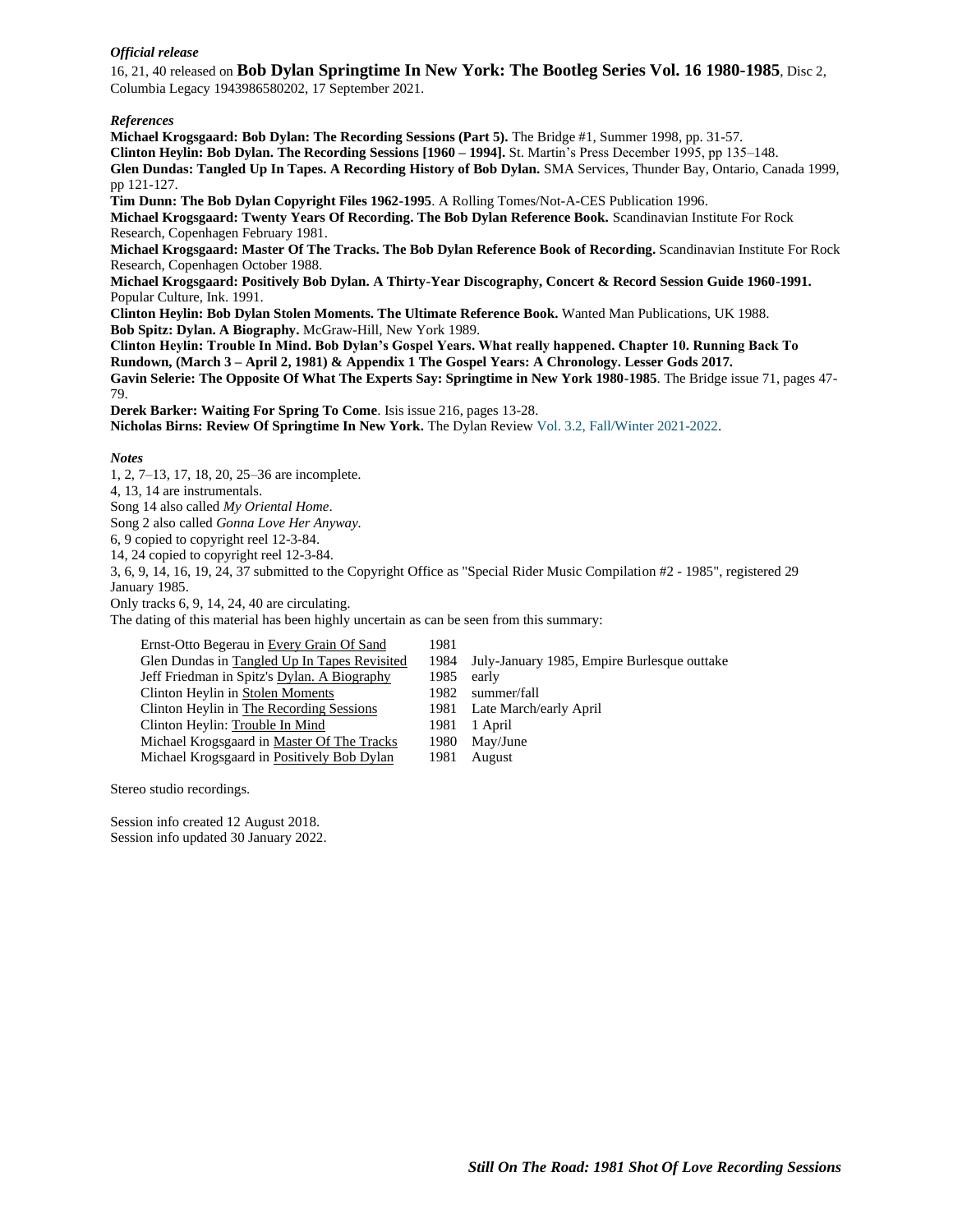### <span id="page-10-0"></span>**6135 Studio A**

## **United Western Studio Los Angeles, California 2 April 1981**

**Shot Of Love** recording session # 5. Produced by Destiny Productions.

- *1. Unidentified Song*
- *2. Unidentified Song*
- *3. Unidentified Song*
- *4. Unidentified Song*
- *5. Unidentified Song*
- *6. Unidentified Song*
- *7. Unidentified Song*
- *8. Unidentified Song*
- *9. Unidentified Song*
- *10. Unidentified Song*
- *11. Unidentified Song*
- *12. Unidentified Song*
- *13. Unidentified Song*
- *14. Unidentified Song*
- *15. Unidentified Song*
- *16. Instrumental*
- *17. Instrumental*
- *18. Movin'*
- *19. Is It Worth It?*
- *20. Is It Worth It?*
- *21. Yes Sir, No Sir (Hallelujah)*
- *22. Yes Sir, No Sir (Hallelujah)*
- *23. Yes Sir, No Sir (Hallelujah)*
- *24. Yes Sir, No Sir (Hallelujah)*
- *25. Yes Sir, No Sir (Hallelujah)*
- *26. Yes Sir, No Sir (Hallelujah)*
- *27. Yes Sir, No Sir (Hallelujah)*
- *28. Yes Sir, No Sir (Hallelujah)*
- *29. Yes Sir, No Sir (Hallelujah)*
- *30. Yes Sir, No Sir (Hallelujah)*
- *31. Yes Sir, No Sir (Hallelujah)*
- *32. Yes Sir, No Sir (Hallelujah)*
- *33. Yes Sir, No Sir (Hallelujah)*
- *34. Singing This Song For You*
- *35. Singing This Song For You*
- *36. Is It Worth It?*
- *37. A Song For You*
- *38. A Song For You*
- *39. A Song For You*
- *40. You Changed My Life*
- *41. Unidentified Song*
- *42. Reach Out*
- *43. Fur Slippers*
- *44. Let It Be Me* (Delanoé/Becaud/Curtis)
- *45. Let It Be Me* (Delanoé/Becaud/Curtis)
- *46. Let It Be Me* (Delanoé/Becaud/Curtis)
- *47. Let It Be Me* (Delanoé/Becaud/Curtis)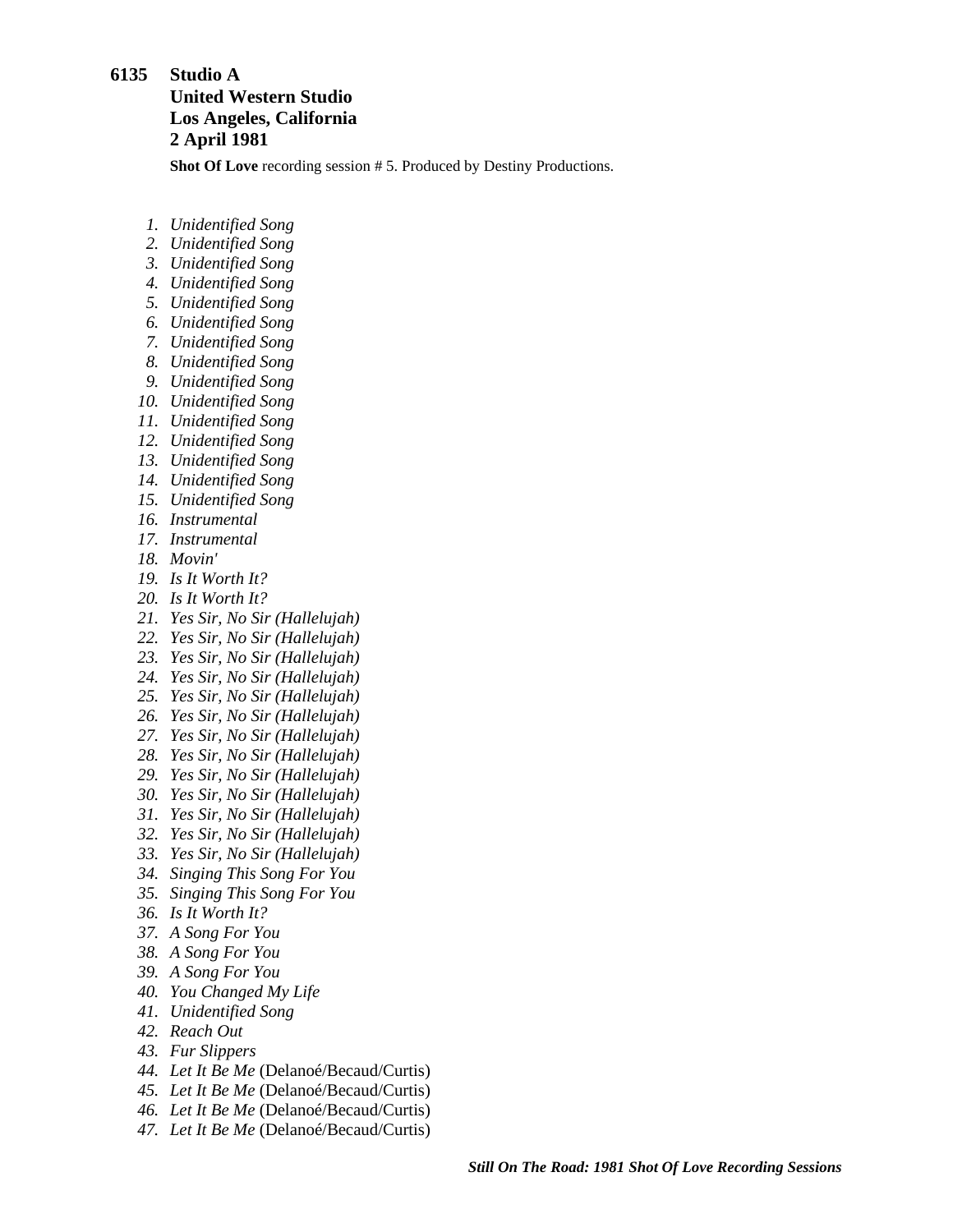*48. Is It Worth It? 49. Instrumental 50. Ah Ah Ah 51. Ah Ah Ah*

Bob Dylan (vocal & guitar), Steve Ripley (guitar), Fred Tackett (guitar), William Smith (keyboards), Carl Pickhardt (keyboards), Tim Drummond (bass), Jim Keltner (drums), Clydie King (background vocals).

#### *Bootlegs*

**Between** *Saved* **And** *Shot.* Dandelion DL 105. **God Only Knows**. Sunflower 001

#### *Official release*

33, 43, 48 released on **Bob Dylan Springtime In New York: The Bootleg Series Vol. 16 1980-1985**, Disc 2, Columbia Legacy 1943986580202, 17 September 2021.

#### *References*

**Michael Krogsgaard: Bob Dylan: The Recording Sessions (Part 5).** The Bridge #1, Summer 1998, pp. 31-57. **Clinton Heylin: Bob Dylan. The Recording Sessions [1960 – 1994].** St. Martin's Press December 1995, pp 135–148. **Glen Dundas: Tangled Up In Tapes. A Recording History of Bob Dylan.** SMA Services, Thunder Bay, Ontario, Canada 1999, pp 121-127. **Tim Dunn: The Bob Dylan Copyright Files 1962-1995**. A Rolling Tomes/Not-A-CES Publication 1996.

**Michael Krogsgaard: Twenty Years Of Recording. The Bob Dylan Reference Book.** Scandinavian Institute For Rock Research, Copenhagen February 1981.

**Michael Krogsgaard: Master Of The Tracks. The Bob Dylan Reference Book of Recording.** Scandinavian Institute For Rock Research, Copenhagen October 1988.

**Michael Krogsgaard: Positively Bob Dylan. A Thirty-Year Discography, Concert & Record Session Guide 1960-1991.** Popular Culture, Ink. 1991.

**Clinton Heylin: Bob Dylan Stolen Moments. The Ultimate Reference Book.** Wanted Man Publications, UK 1988. **Bob Spitz: Dylan. A Biography.** McGraw-Hill, New York 1989.

**Clinton Heylin: Trouble In Mind. Bob Dylan's Gospel Years. What really happened. Chapter 10. Running Back To Rundown, (March 3 – April 2, 1981) & Appendix 1 The Gospel Years: A Chronology. Lesser Gods 2017. Gavin Selerie: The Opposite Of What The Experts Say: Springtime in New York 1980-1985**. The Bridge issue 71, pages 47- 79.

**Derek Barker: Waiting For Spring To Come**. Isis issue 216, pages 13-28. **Nicholas Birns: Review Of Springtime In New York.** The Dylan Review Vol. 3.2, [Fall/Winter](https://thedylanreview.org/category/dylan-review-fall-winter-2021-2022/) 2021-2022.

*Notes*

1–5, 7–14, 15–17, 19, 20, 22, 23, 25–27, 29, 34, 37, 44, 46, 49 are incomplete.

1–6 and 7–15 are probably two different tunes.

33, 48, 50 copied to copyright reel 11-29-84 and submitted to the Copyright Office as "Special Rider Music Compilation #2 - 1985", registered 29 January 1985.

Heylin calls *A Song For You, Singing This Song For You* in Trouble In Mind.

33, 48, 50 are the only tracks in circulation.

The dating of this material has been highly uncertain as can be seen from this summary:

| Ernst-Otto Begerau in Every Grain Of Sand    | 1981 |                                             |  |  |
|----------------------------------------------|------|---------------------------------------------|--|--|
| Glen Dundas in Tangled Up In Tapes Revisited | 1984 | July-January 1985, Empire Burlesque outtake |  |  |
| Jeff Friedman in Spitz's Dylan. A Biography  | 1985 | early                                       |  |  |
| Clinton Heylin in Stolen Moments             | 1982 | summer/fall                                 |  |  |
| Clinton Heylin in The Recording Sessions     | 1981 | Late March/early April                      |  |  |
| Clinton Heylin in Trouble In Mind            | 1981 | 2 April                                     |  |  |
| Michael Krogsgaard in Master Of The Tracks   | 1980 | May/June                                    |  |  |
| Michael Krogsgaard in Positively Bob Dylan   | 1981 | August                                      |  |  |
|                                              |      |                                             |  |  |
| eo studio recordings.                        |      |                                             |  |  |

Stereo studio recordings.

| Session info created 12 August 2018. |      |         |    |        |       |
|--------------------------------------|------|---------|----|--------|-------|
| Session                              | ınto | updated | 30 | anuary | 2022. |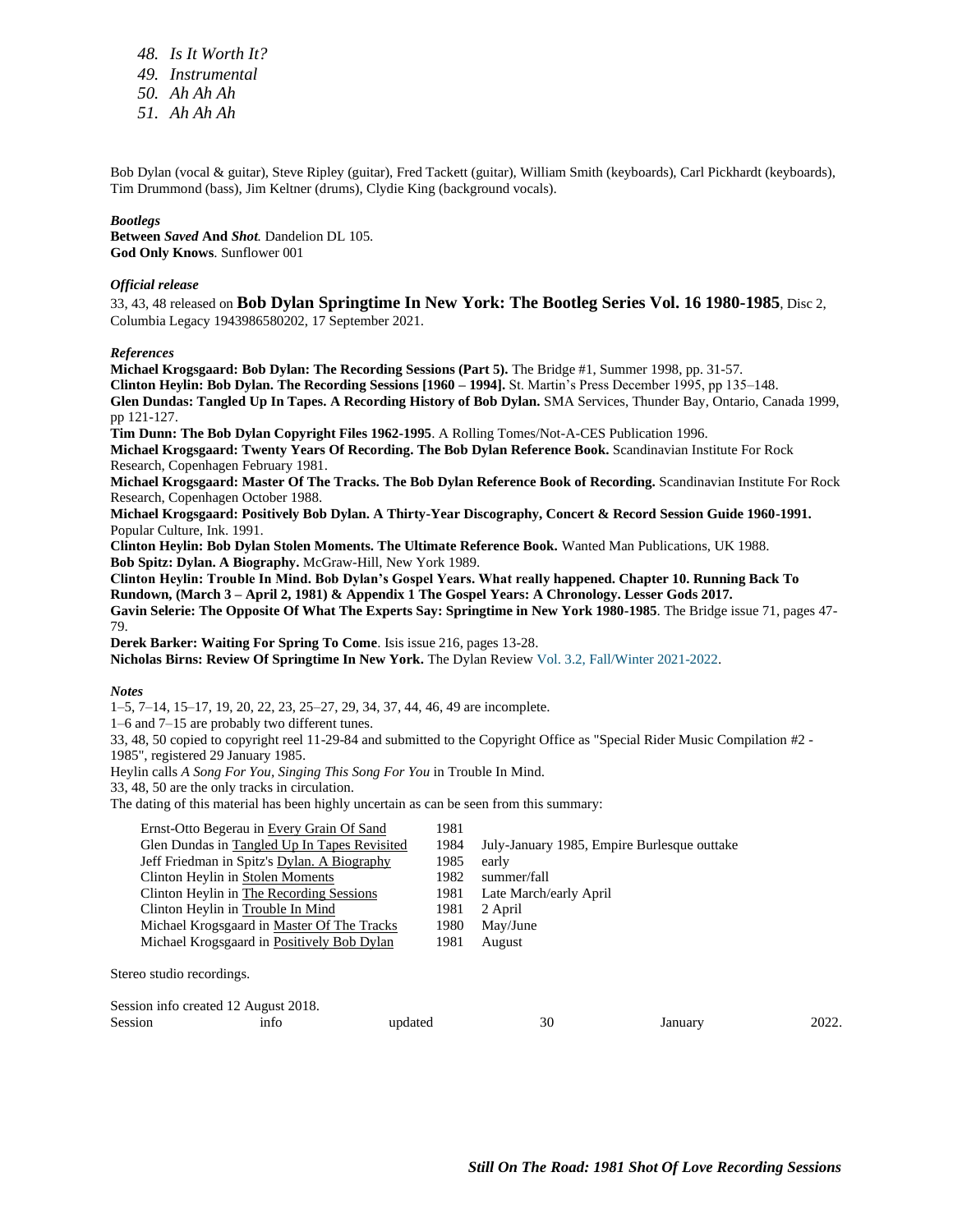## <span id="page-12-0"></span>**6136 Various Studios Los Angeles, California April 1981**

**Shot Of Love** recording session # 6.

- *1. Child To Me*
- *2. Wind Blowin' On The Water*
- *3. All The Way Down*
- *4. More To This Than Meets The Eye*
- *5. Straw Hat*
- *6. Instrumental Calypso*
- *7. Walking On Eggs*
- *8. All The Way Down*

Bob Dylan (vocal & guitar) probably backed by Steve Ripley (guitar), Fred Tackett (guitar), William Smith (keyboards), Carl Pickhardt (keyboards), Tim Drummond (bass), Jim Keltner (drums).

1–3 probably Carolyn Dennis, Regina McCrary & Clydie King (backing vocals).

#### *Notes*

Detailed recording sheets from this session are not available.

2, 3 and/or 8 mixed 5 May 1981.

4-8 instrumentals.

Submitted to the Copyright Office as "Special Rider Music Compilation #2 - 1985", registered 29 January 1985. All tracks are in circulation.

The dating of this material has been highly uncertain as can be seen from this summary:

| Ernst-Otto Begerau in Every Grain Of Sand    | 1981  |                                             |
|----------------------------------------------|-------|---------------------------------------------|
| Glen Dundas in Tangled Up In Tapes Revisited | 1984  | July-January 1985, Empire Burlesque outtake |
| Jeff Friedman in Spitz's Dylan. A Biography  | 1985  | early                                       |
| Clinton Heylin in Stolen Moments             | 1982. | summer/fall                                 |
| Clinton Heylin in The Recording Sessions     | 1981  | Late March/early April                      |
| Clinton Heylin in Trouble In Mind            | 1981  | This sessiuon is not covered!               |
| Michael Krogsgaard in Master Of The Tracks   | 1980- | May/June                                    |
| Michael Krogsgaard in Positively Bob Dylan   | 1981  | August                                      |

#### *References.*

**Michael Krogsgaard: Bob Dylan: The Recording Sessions (Part 5).** The Bridge #1, Summer 1998, pp. 31-57. **Clinton Heylin: Bob Dylan. The Recording Sessions [1960 – 1994].** St. Martin's Press December 1995, pp 135–148. **Glen Dundas: Tangled Up In Tapes. A Recording History of Bob Dylan.** SMA Services, Thunder Bay, Ontario, Canada 1999, pp 121-127. **Tim Dunn: The Bob Dylan Copyright Files 1962-1995**. A Rolling Tomes/Not-A-CES Publication 1996.

**Michael Krogsgaard: Twenty Years Of Recording. The Bob Dylan Reference Book.** Scandinavian Institute For Rock Research, Copenhagen February 1981.

**Michael Krogsgaard: Master Of The Tracks. The Bob Dylan Reference Book of Recording.** Scandinavian Institute For Rock Research, Copenhagen October 1988.

**Michael Krogsgaard: Positively Bob Dylan. A Thirty-Year Discography, Concert & Record Session Guide 1960-1991.** Popular Culture, Ink. 1991.

**Clinton Heylin: Bob Dylan Stolen Moments. The Ultimate Reference Book.** Wanted Man Publications, UK 1988. **Bob Spitz: Dylan. A Biography.** McGraw-Hill, New York 1989.

#### *Bootlegs*

**Between** *Saved* **And** *Shot.* Dandelion DL 105. **God Only Knows**. Sunflower 001

Stereo studio recordings.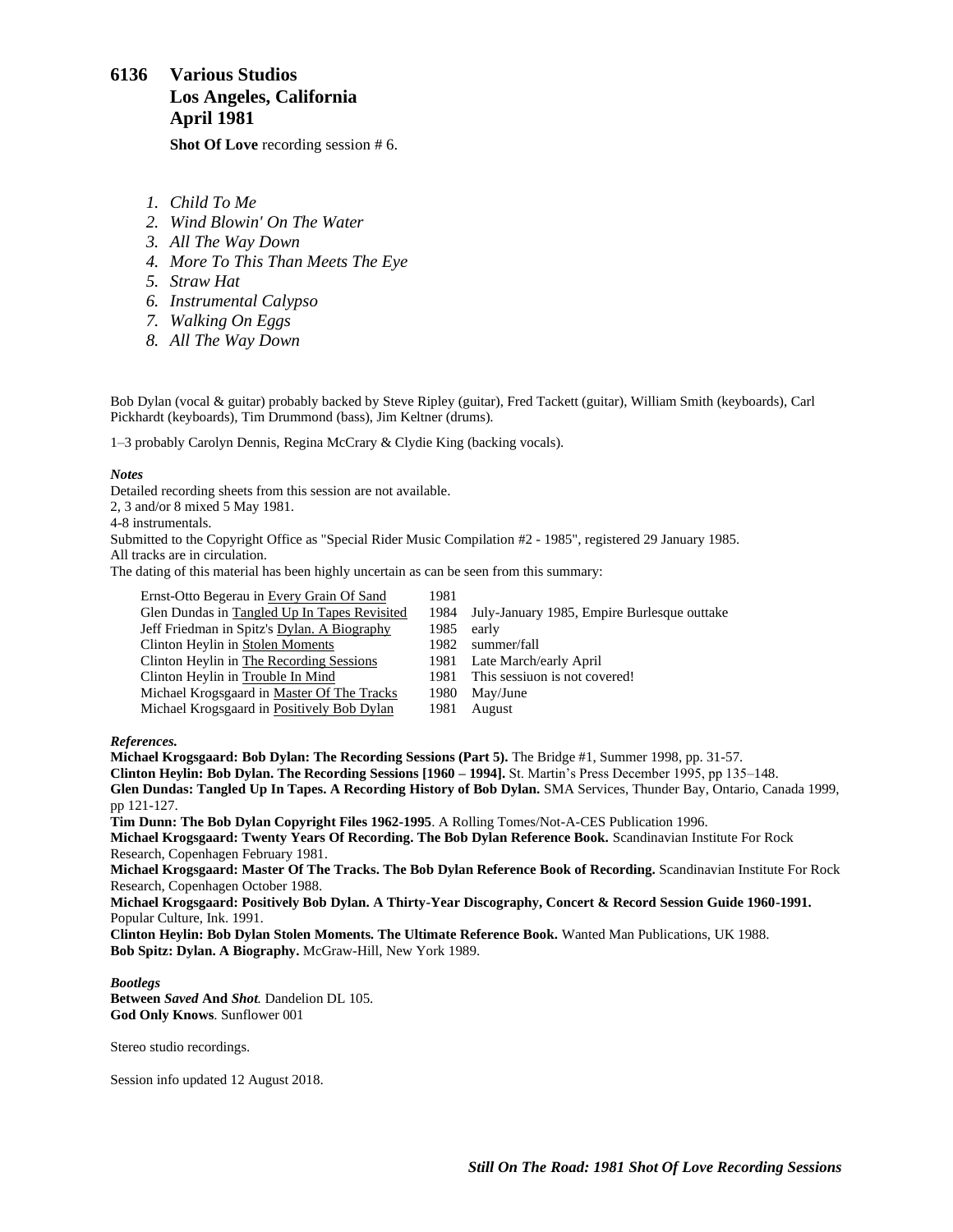## <span id="page-13-0"></span>**6137 Clover Recorders Los Angeles, California 23 April 1981**

**Shot Of Love** recording session # 7. Produced by Chuck Plotkin and Bob Dylan.

- *1. Magic*
- *2. Trouble*
- *3. Trouble*
- *4. Trouble*
- *5. Trouble*
- *6. Trouble*
- *7. Bolero*
- *8. Bolero*
- *9. Don't Ever Take Yourself Away*
- *10. Don't Ever Take Yourself Away*
- *11. You Changed My Life*
- *12. You Changed My Life*
- *13. You Changed My Life*
- *14. Be Careful*
- *15. Be Careful*
- *16. You Changed My Life*
- *17. You Changed My Life*
- *18. You Changed My Life*
- *19. You Changed My Life*
- *20. You Changed My Life*
- *21. You Changed My Life*
- *22. You Changed My Life*
- *23. You Changed My Life*
- *24. Heart Of Mine*
- *25. Shot Of Love*
- *26. Mystery Train* (Sam Phillips Herman Parker)
- *27. Half As Much* (Hank Williams)
- *28. The Groom's Still Waiting At The Altar*
- *29. Dead Man, Dead Man*

Bob Dylan (vocal & guitar), Danny Kortchmar (guitar), Steve Ripley (guitar), Benmont Tench (keyboards), Tim Drummond (bass), Jim Keltner (drums), Carolyn Dennis, Regina McCrary & Clydie King (backing vocals).

### *Bootleg CDs*

**The Genuine Bootleg Series Vol. 2** (track 1) **The Genuine Bootleg Series Vol. 4** (track 10) **The Genuine Bootleg Series Vol. 3** (track 25) **Odds And Ends** (track 26)

### *Official releases*

10 released on **Hawaii Five-O: Original Songs From The Television Series, CBS CBSR034,** 4 October 2011. 10 released on **Bob Dylan Springtime In New York: The Bootleg Series Vol. 16 1980-1985**, Disc 2, Columbia Legacy 1943986580202, 17 September 2021.

16 released on **Bob Dylan: Trouble No More. The Bootleg Series Vol. 13 1979-1981, Disc Four: Rare and Unreleased, Columbia 88985454652-4**, 3 November 2017

23 released on **THE BOOTLEG SERIES (RARE & UNRELEASED) 1961-1991, Volume 3, Columbia 468 086 2**, 26 March 1991.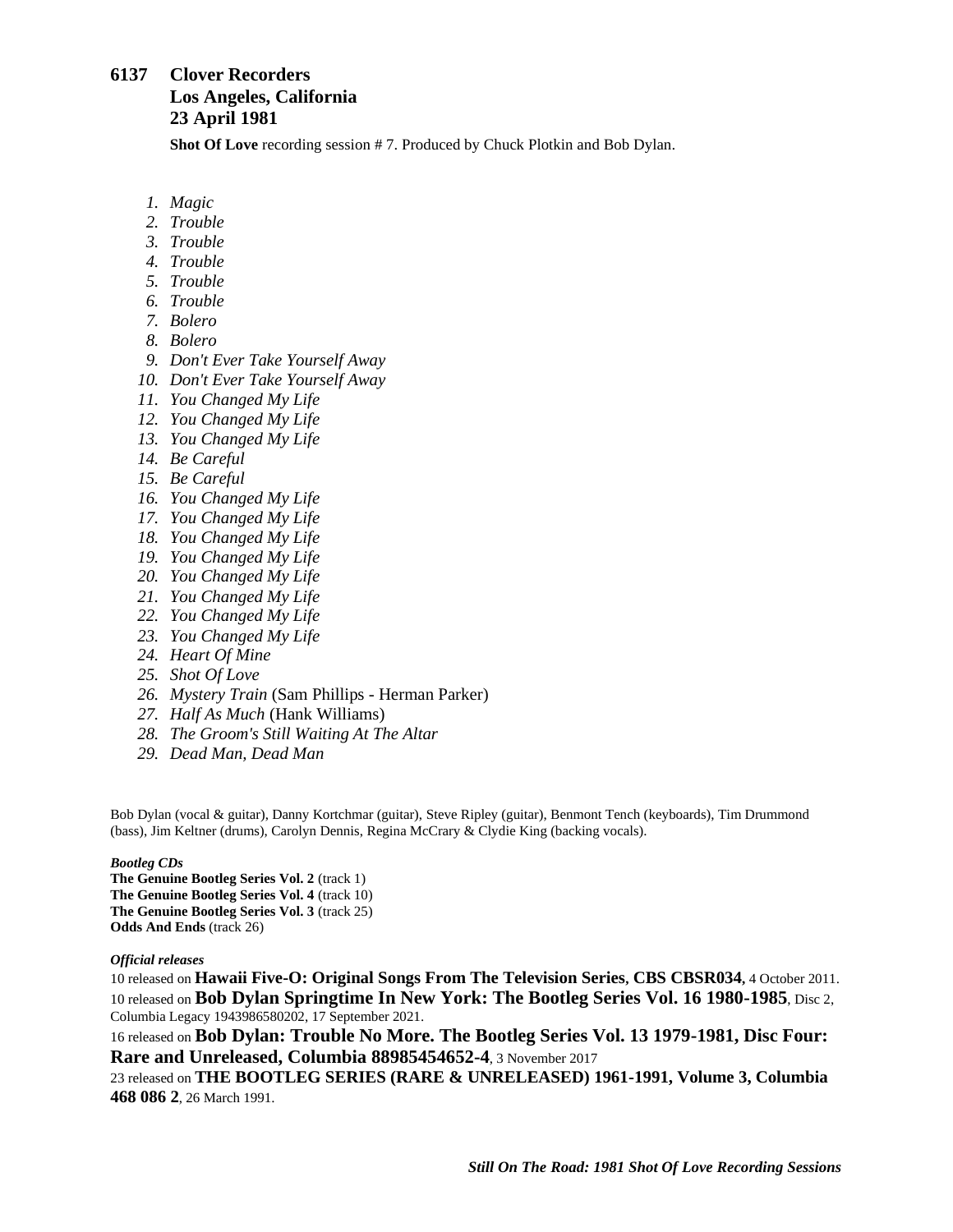#### *References*

**Michael Krogsgaard: Bob Dylan: The Recording Sessions (Part 5).** The Bridge #1, Summer 1998, pp. 31-57.

**Clinton Heylin: Bob Dylan. The Recording Sessions [1960 – 1994].** St. Martin's Press December 1995, pp 135–148.

**Glen Dundas: Tangled Up In Tapes. A Recording History of Bob Dylan.** SMA Services, Thunder Bay, Ontario, Canada 1999, pp 121-127.

**Clinton Heylin: Trouble In Mind. Bob Dylan's Gospel Years. What really happened. Chapter 11. Covered In Clover, (April 23 – May 1, 1981) & Appendix 1 The Gospel Years: A Chronology. Lesser Gods 2017.**

**Gavin Selerie: The Opposite Of What The Experts Say: Springtime in New York 1980-1985**. The Bridge issue 71, pages 47- 79.

**Derek Barker: Waiting For Spring To Come**. Isis issue 216, pages 13-28.

**Nicholas Birns: Review Of Springtime In New York.** The Dylan Review Vol. 3.2, [Fall/Winter](https://thedylanreview.org/category/dylan-review-fall-winter-2021-2022/) 2021-2022.

*Notes*

The song listing is probably incomplete. 1 mixed 5 May 1981. 1 Special Rider Music Compilation #2 26 mixed 19 May 1981. 1 present on the first sequenced tape of **Shot Of Love** but later removed. 24–29 suggested by Clinton Heylin in The Recording Sessions but they are omitted in Trouble In Mind. 5, 7, 24 instrumentals. 8 incomplete. Only tracks 1, 10, 16, 23, 25 and 26 are in circulation. Stereo studio recordings.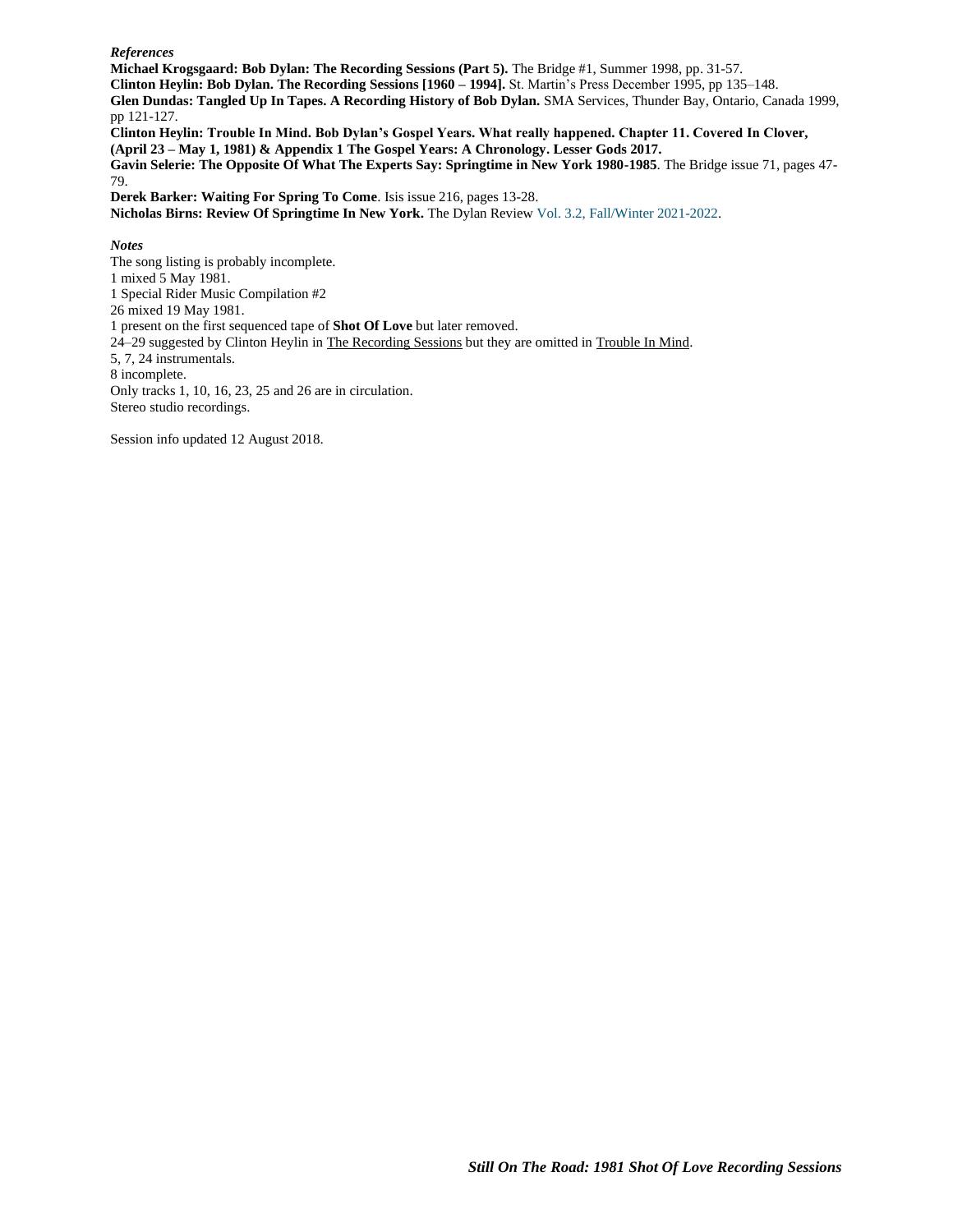# <span id="page-15-0"></span>**6138 Clover Recorders Los Angeles, California 24 April 1981**

**Shot Of Love** recording session # 8. Produced by Chuck Plotkin and Bob Dylan.

- *1. Magic*
- *2. Magic*
- *3. Dead Man, Dead Man*
- *4. Need A Woman*
- *5. In The Summertime*
- *6. Watered-Down Love*

Bob Dylan (vocal & guitar), Danny Kortchmar (guitar), Steve Ripley (guitar), Benmont Tench (keyboards), Tim Drummond (bass), Jim Keltner (drums), Carolyn Dennis, Regina McCrary & Clydie King (backing vocals).

#### *Official release*

## 3 released on **Bob Dylan: Trouble No More. The Bootleg Series Vol. 13 1979-1981, Disc Four: Rare and Unreleased, Columbia 88985454652-4**, 3 November 2017

#### *References*

**Michael Krogsgaard: Bob Dylan: The Recording Sessions (Part 5).** The Bridge #1, Summer 1998, pp. 31-57. **Clinton Heylin: Bob Dylan. The Recording Sessions [1960 – 1994].** St. Martin's Press December 1995, pp 135–148. **Glen Dundas: Tangled Up In Tapes. A Recording History of Bob Dylan.** SMA Services, Thunder Bay, Ontario, Canada 1999, pp 121-127. **Clinton Heylin: Trouble In Mind. Bob Dylan's Gospel Years. What really happened. Chapter 11. Covered In Clover, (April 23 – May 1, 1981) & Appendix 1 The Gospel Years: A Chronology. Lesser Gods 2017. Gavin Selerie: The Opposite Of What The Experts Say: Springtime in New York 1980-1985**. The Bridge issue 71, pages 47- 79. **Derek Barker: Waiting For Spring To Come**. Isis issue 216, pages 13-28. **Nicholas Birns: Review Of Springtime In New York.** The Dylan Review Vol. 3.2, [Fall/Winter](https://thedylanreview.org/category/dylan-review-fall-winter-2021-2022/) 2021-2022.

#### *Notes*

The song listing is incomplete. First two tracks are taken from Krogsgaard, not present in Heyiin. Last four tacks are taken om Heylin, not present in Krogsgaard. No tracks are in circulation. Stereo studio recordings.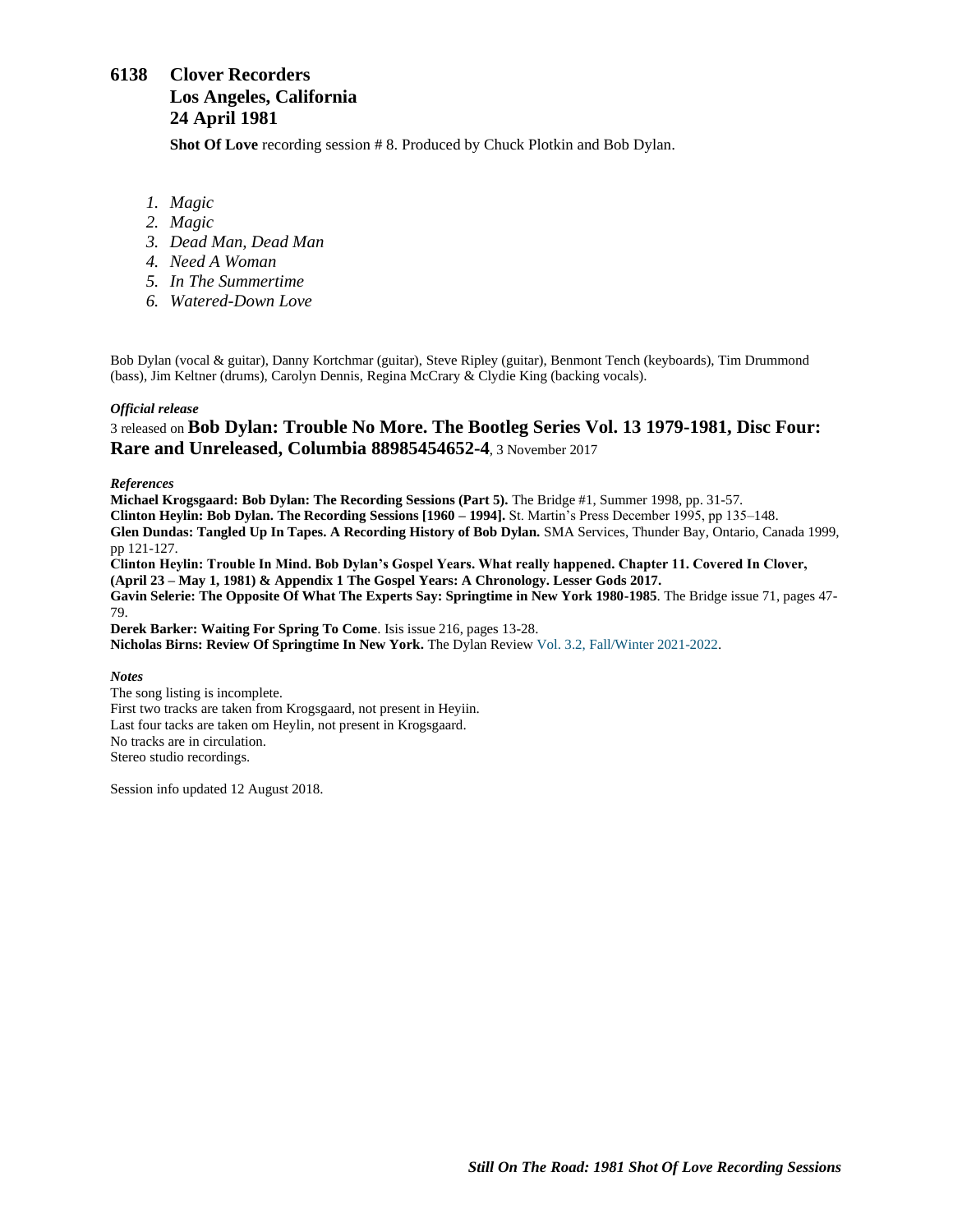## <span id="page-16-0"></span>**6139 Clover Recorders Los Angeles, California 27 April 1981**

**Shot Of Love** recording session # 9. Produced by Chuck Plotkin and Bob Dylan.

- *1. Need A Woman*
- *2. Need A Woman*
- *3. Need A Woman*
- *4. Need A Woman*
- *5. Dead Man, Dead Man*
- *6. Dead Man, Dead Man*
- *7. Dead Man, Dead Man*
- *8. In The Summertime*
- *9. In The Summertime*
- *10. In The Summertime*
- *11. In The Summertime*
- *12. In The Summertime*
- *13. In The Summertime*
- *14. In The Summertime*
- *15. In The Summertime*
- *16. In The Summertime*
- *17. In The Summertime*
- *18. In The Summertime*
- *19. Watered-Down Love*

Bob Dylan (vocal & guitar), Mike Campbell (guitar), William Smith (keyboards), Benmont Tench (keyboards), Tim Drummond (bass), Jim Keltner (drums).

#### *Official release*

4 released on **THE BOOTLEG SERIES (RARE & UNRELEASED) 1961-1991, Volume 3, Columbia 468 086 2**, 26 March 1991.

### *References*

**Michael Krogsgaard: Bob Dylan: The Recording Sessions (Part 5).** The Bridge #1, Summer 1998, pp. 31-57. **Clinton Heylin: Bob Dylan. The Recording Sessions [1960 – 1994].** St. Martin's Press December 1995, pp 135–148. **Glen Dundas: Tangled Up In Tapes. A Recording History of Bob Dylan.** SMA Services, Thunder Bay, Ontario, Canada 1999, pp 121-127.

**Clinton Heylin: Trouble In Mind. Bob Dylan's Gospel Years. What really happened. Chapter 11. Covered In Clover, (April 23 – May 1, 1981) & Appendix 1 The Gospel Years: A Chronology. Lesser Gods 2017.**

*Notes*

Mixed 5 May 1981. Only track 4 is in circulation. 4 used as a Special Rider demo. Stereo studio recordings. This session is not present in Heylin: Trouble In Mind.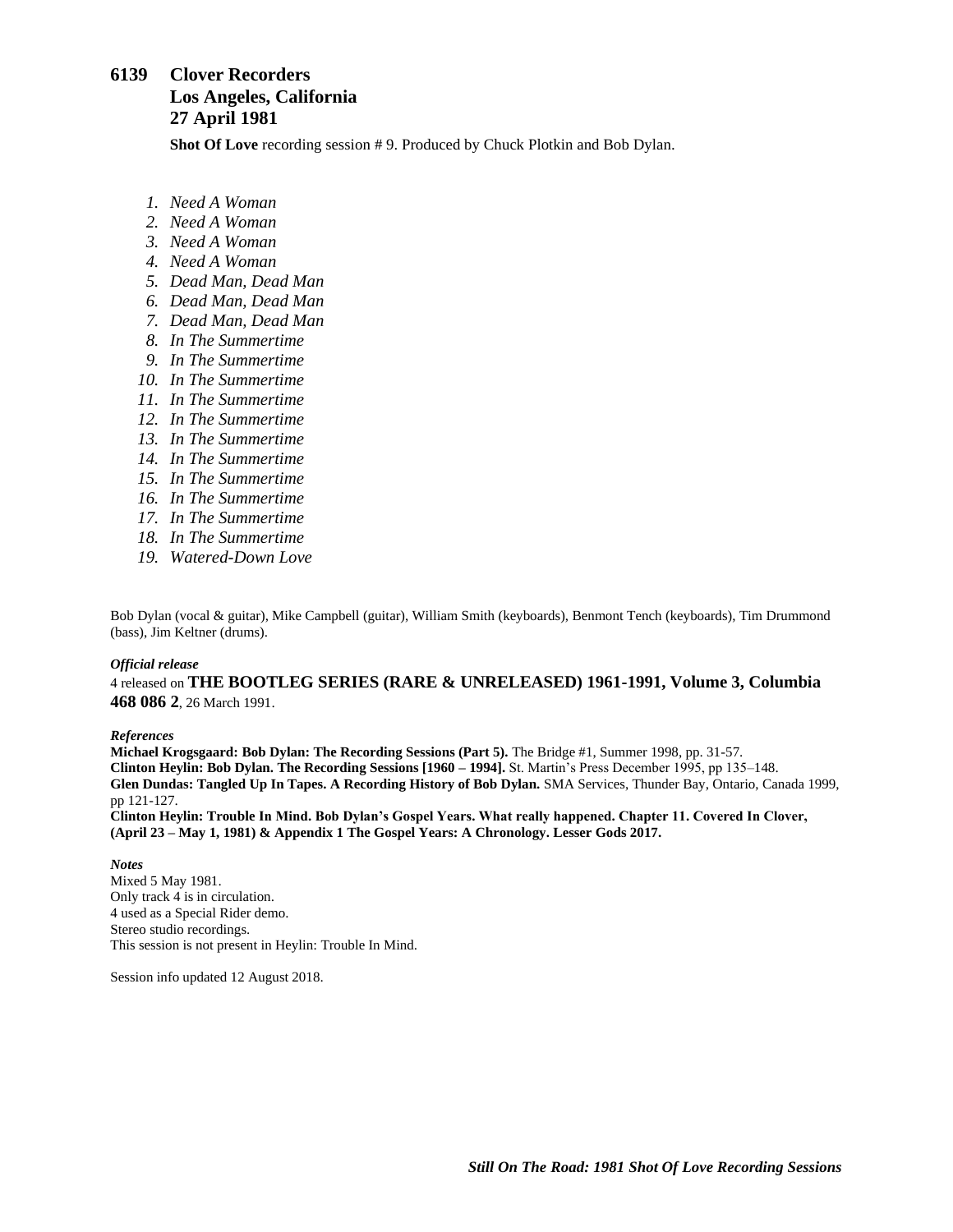# <span id="page-17-0"></span>**6140 Clover Recorders Los Angeles, California 28 April 1981**

**Shot Of Love** recording session # 10. Produced by Chuck Plotkin and Bob Dylan.

- *1. Watered-Down Love*
- *2. Watered-Down Love*
- *3. Watered-Down Love*
- *4. Watered-Down Love*
- *5. Heart Of Mine*
- *6. Dead Man, Dead Man*
- *7. Dead Man, Dead Man*
- *8. Blue T/L*
- *9. Dead Man, Dead Man*
- *10. Property Of Jesus*
- *11. Heart Of Mine*
- *12. Heart Of Mine*
- *13. Heart Of Mine*
- *14. Angelina*

Bob Dylan (vocal & guitar), Steve Ripley (guitar), Fred Tackett (guitar), Steve Douglas (saxophone), Carl Pickhardt (piano), Tim Drummond (bass), Jim Keltner (drums), Carolyn Dennis, Regina McCrary & Clydie King (backing vocals).

#### *References*

**Michael Krogsgaard: Bob Dylan: The Recording Sessions (Part 5).** The Bridge #1, Summer 1998, pp. 31-57. **Clinton Heylin: Bob Dylan. The Recording Sessions [1960 – 1994].** St. Martin's Press December 1995, pp 135–148. **Glen Dundas: Tangled Up In Tapes. A Recording History of Bob Dylan.** SMA Services, Thunder Bay, Ontario, Canada 1999, pp 121-127.

**Clinton Heylin: Trouble In Mind. Bob Dylan's Gospel Years. What really happened. Chapter 11. Covered In Clover, (April 23 – May 1, 1981) & Appendix 1 The Gospel Years: A Chronology. Lesser Gods 2017.**

### *Notes*

2, 6, 7, 11 incomplete. Heylin has *Dead Man, Dead Man* and *Angelina* recorded during this session. Krogsgaard does not mention *Angeina*. No tracks are in circulation. Stereo studio recordings.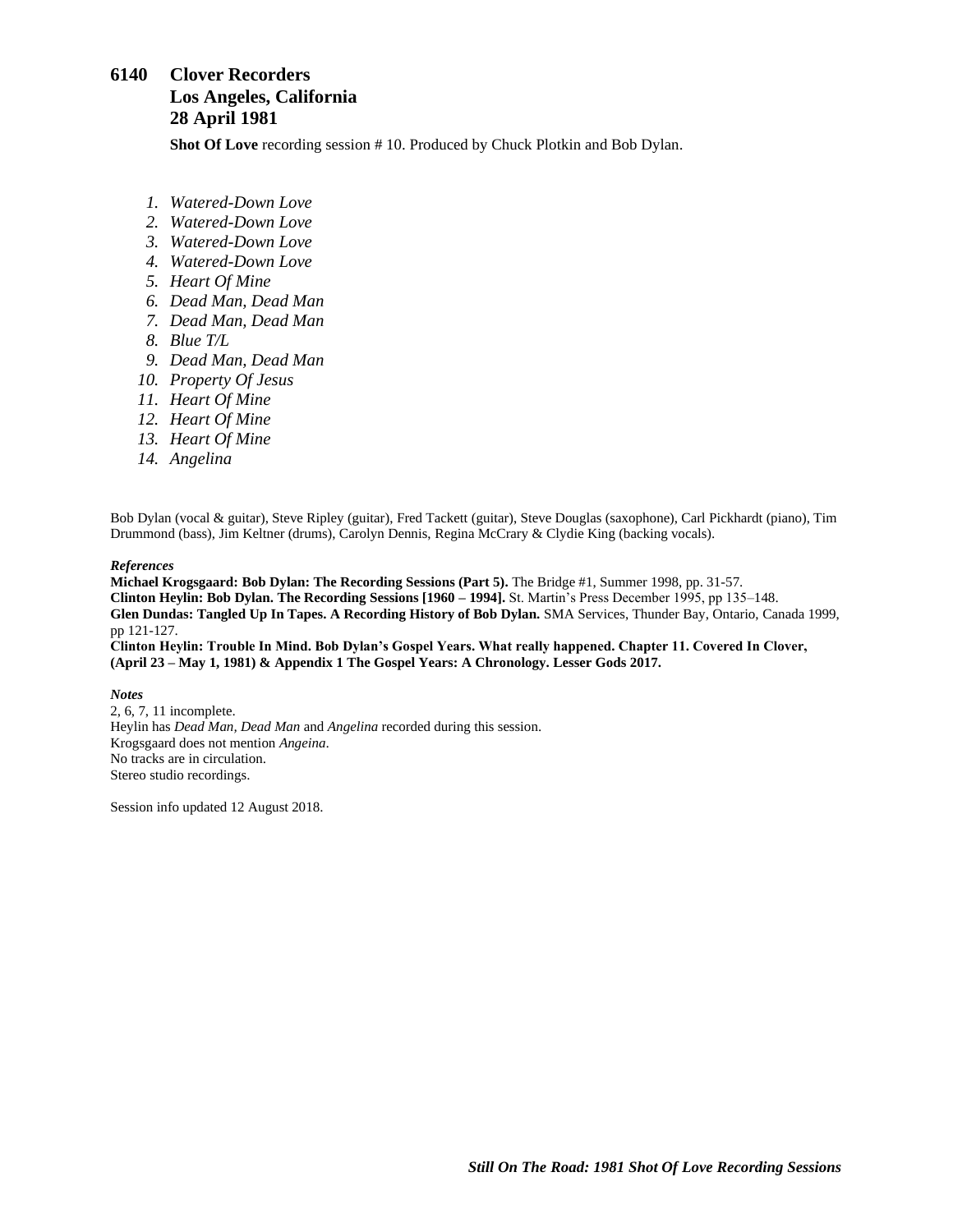## <span id="page-18-0"></span>**6141 Clover Recorders Los Angeles, California 29 April 1981**

**Shot Of Love** recording session # 11. Produced by Chuck Plotkin and Bob Dylan.

- *1. Every Grain Of Sand*
- *2. Heart Of Mine*
- *3. Dead Man, Dead Man*
- *4. Dead Man, Dead Man*
- *5. The Girl From Louisville*
- *6. Lenny Bruce*
- *7. Lenny Bruce*
- *8. The Ballad Of Ira Hayes* (Peter La Farge)
- *9. Property Of Jesus*
- *10. The King Is On The Throne*
- *11. Fur Slippers*
- *12. Watered-Down Love*
- *13. You're Still A Child To Me*

Bob Dylan (vocal & guitar), Steve Ripley (guitar), Fred Tackett (guitar), Benmont Tench (keyboards), Steve Douglas (saxophone), Carl Pickhardt (piano), Tim Drummond (bass), Jim Keltner (drums), Carolyn Dennis, Regina McCrary & Clydie King (backing vocals).

#### *Bootleg CD*

**The Genuine Bootleg Series Vol. 2** (track 2)

#### *References*

**Michael Krogsgaard: Bob Dylan: The Recording Sessions (Part 5).** The Bridge #1, Summer 1998, pp. 31-57. **Clinton Heylin: Bob Dylan. The Recording Sessions [1960 – 1994].** St. Martin's Press December 1995, pp 135–148. **Glen Dundas: Tangled Up In Tapes. A Recording History of Bob Dylan.** SMA Services, Thunder Bay, Ontario, Canada 1999, pp 121-127.

**Clinton Heylin: Trouble In Mind. Bob Dylan's Gospel Years. What really happened. Chapter 11. Covered In Clover, (April 23 – May 1, 1981) & Appendix 1 The Gospel Years: A Chronology. Lesser Gods 2017.**

*Notes* 1, 3, 4, 6–8 incomplete. Only track 2 is in circulation. Krogsgaard has songs 1-11 from this session, Heylin has songs 1, 2, 9, 12 and 13. Stereo studio recordings.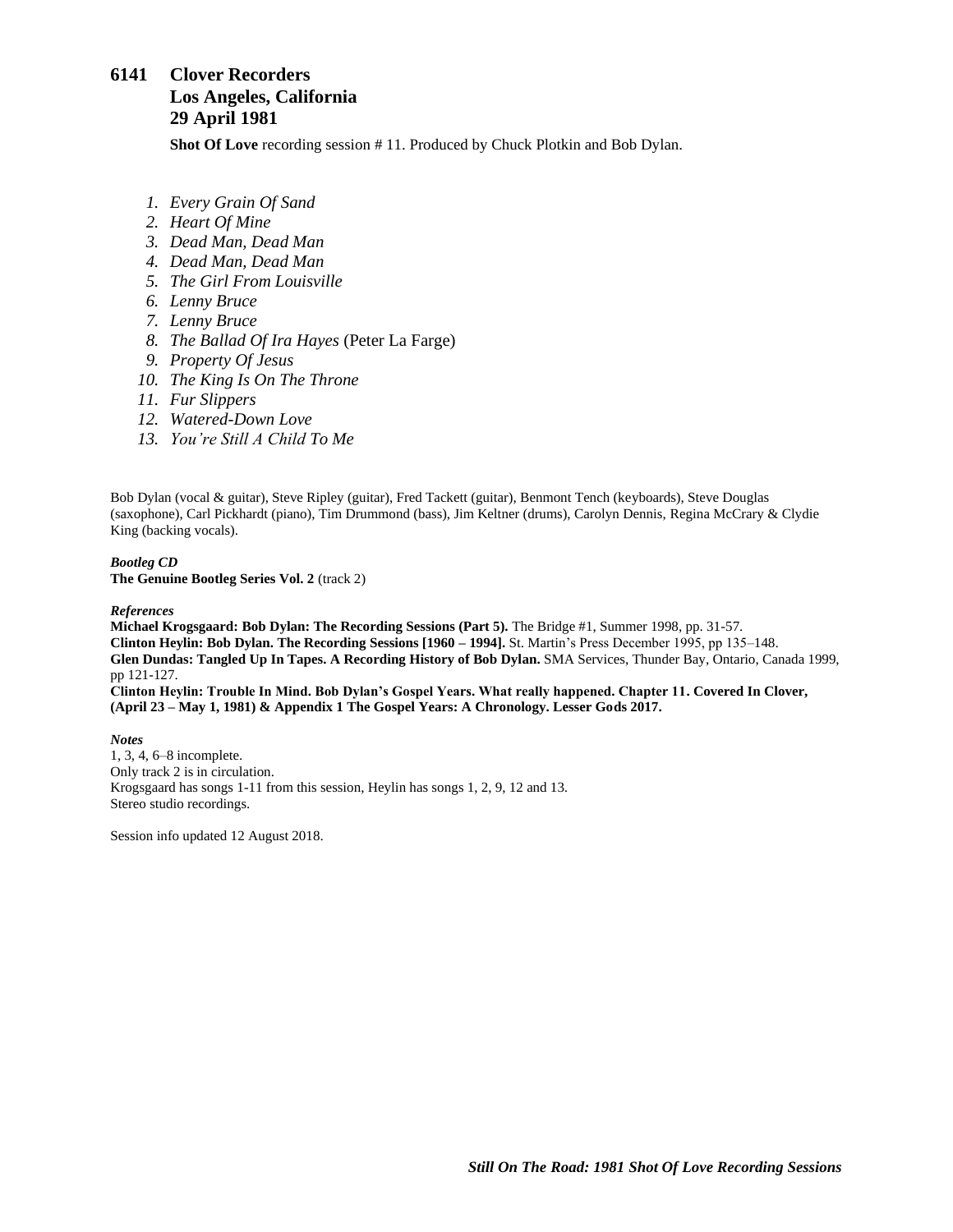## <span id="page-19-0"></span>**6142 Clover Recorders Los Angeles, California 30 April 1981**

**Shot Of Love** recording session # 12. Produced by Chuck Plotkin and Bob Dylan.

- *1. Dead Man, Dead Man*
- *2. Dead Man, Dead Man*
- *3. Dead Man, Dead Man*
- *4. Lenny Bruce*
- *5. Instrumental*
- *6. Dead Man, Dead Man*
- *7. Dead Man, Dead Man*
- *8. Dead Man, Dead Man*
- *9. Instrumental*
- *10. Caribbean Wind*
- *11. The Girl From Louisville*
- *12. The Ballad Of Ira Hayes* (Peter La Farge)
- *13. Heart Of Mine*

Bob Dylan (vocal & guitar), Steve Ripley (guitar), Fred Tackett (guitar), Benmont Tench (keyboards), Steve Douglas (saxophone), Carl Pickhardt (piano), Tim Drummond (bass), Jim Keltner (drums), Madelyn Quebec, Regina McCrary & Clydie King (backing vocals).

### *Official releases*

4 released on **Bob Dylan Springtime In New York: The Bootleg Series Vol. 16 1980-1985**, Disc 2, Columbia Legacy 1943986580202, 17 September 2021.

10 released on **BIOGRAPH, Columbia C5X & C3K 38830**, 28 October 1985. 10 released on **SIDE TRACKS, DISC TWO, Columbia 88691924312-47** as part of the CD box **THE COMPLETE ALBUM COLLECTION, VOL. ONE**, 5 November 2013.

### *References*

**Michael Krogsgaard: Bob Dylan: The Recording Sessions (Part 5).** The Bridge #1, Summer 1998, pp. 31-57. **Clinton Heylin: Bob Dylan. The Recording Sessions [1960 – 1994].** St. Martin's Press December 1995, pp 135–148. **Glen Dundas: Tangled Up In Tapes. A Recording History of Bob Dylan.** SMA Services, Thunder Bay, Ontario, Canada 1999, pp 121-127. **Clinton Heylin: Trouble In Mind. Bob Dylan's Gospel Years. What really happened. Chapter 11. Covered In Clover, (April 23 – May 1, 1981) & Appendix 1 The Gospel Years: A Chronology. Lesser Gods 2017. Gavin Selerie: The Opposite Of What The Experts Say: Springtime in New York 1980-1985**. The Bridge issue 71, pages 47- 79.

**Derek Barker: Waiting For Spring To Come**. Isis issue 216, pages 13-28. **Nicholas Birns: Review Of Springtime In New York.** The Dylan Review Vol. 3.2, [Fall/Winter](https://thedylanreview.org/category/dylan-review-fall-winter-2021-2022/) 2021-2022.

*Notes*

1, 3, 6–8 incomplete. 10 mixed Krogsgaard has tracks 1-10 from this session, Heylin has songs *Dead Man, Dead Man, Lenny Bruce* and tracks1, 11-13. Only released tracks are in circulation. There are no unreleased tracks in circulation from this session Stereo studio recordings.

Session info created 12 August 2018. Session info updated 30 January 2022.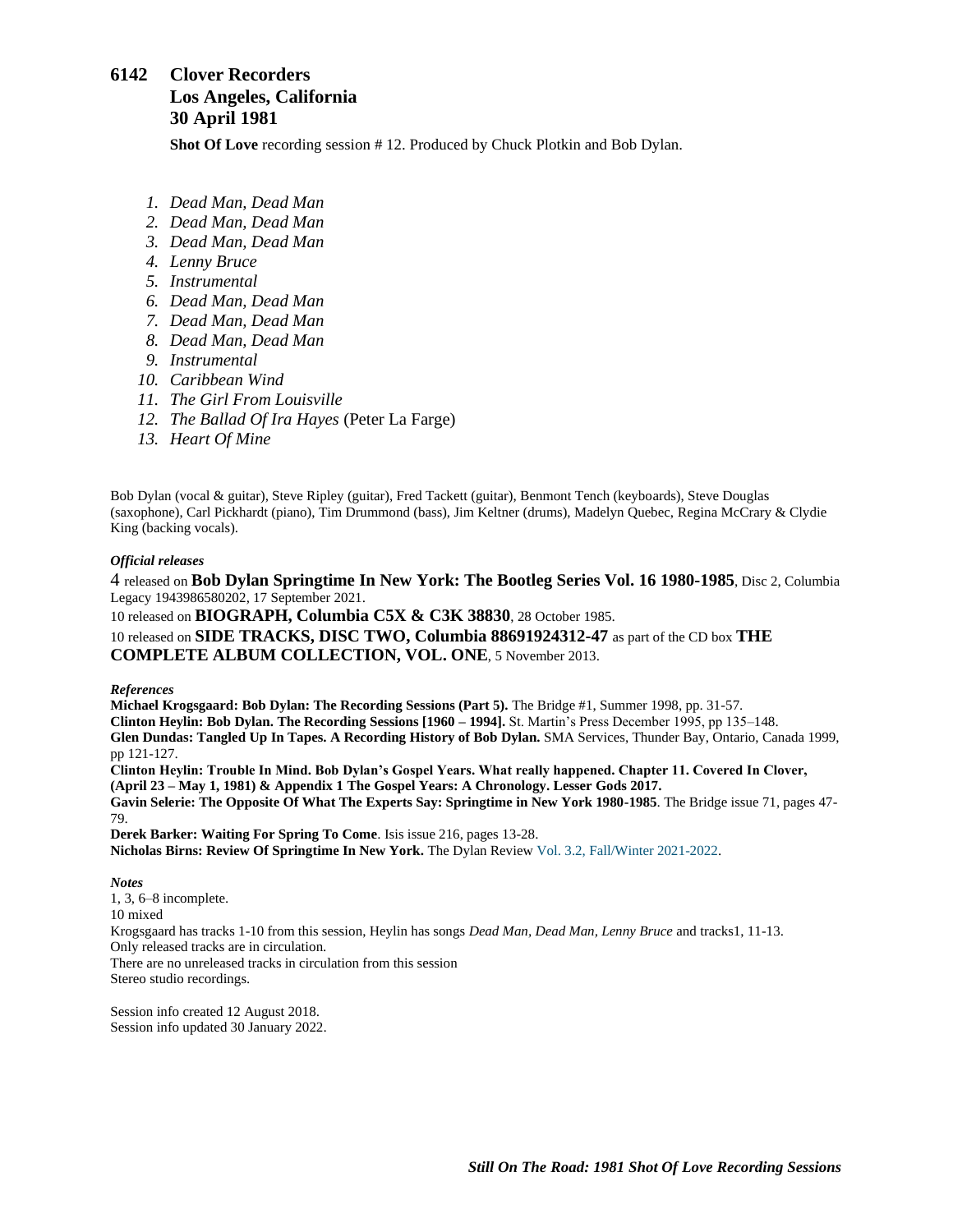## <span id="page-20-0"></span>**6143 Clover Recorders Los Angeles, California 1 May 1981**

**Shot Of Love** recording session #13. Produced by Chuck Plotkin and Bob Dylan.

- *1. It's All Dangerous To Me*
- *2. My Oriental House*
- *3. Caribbean Wind*
- *4. Ah Ah Ah*
- *5. Let It Be Me* (Gilbert Bécaud / Manny Curtis / Pierre Delanoë)
- *6. Dead Man, Dead Man*
- *7. Don't Let Her Know*
- *8. Watered-Down Love*
- *9. Property Of Jesus*
- *10. Trouble*
- *11. Is It Worth It?*
- *12. Wind Blowing On The Water*
- *13. Blues*
- *14. All The Way Down*
- *15. The Groom's Still Waiting At The Altar*
- *16. Heart Of Mine*
- *17. Don't Ever Take Yourself Away*
- *18. Mystery Train* (Sam Phillips Herman Parker)
- *19. Price Of Love*
- *20. Work With Me, Annie*

Bob Dylan (vocal & guitar), Steve Ripley (guitar), Fred Tackett (guitar), Benmont Tench (keyboards), Steve Douglas (saxophone), Carl Pickhardt (piano), Tim Drummond (bass), Jim Keltner (drums), Madelyn Quebec, Regina McCrary & Clydie King (backing vocals).

### *Bootleg CD*

**The Genuine Bootleg Series Vol. 3** (track 8)

### *Official releases*

5 released on single **CBS A 1406**, September 1981 in Europe only.

5 released on **Bob Dylan Springtime In New York: The Bootleg Series Vol. 16 1980-1985**, Disc 2, Columbia Legacy 1943986580202, 17 September 2021.

8, 9 released on **SHOT OF LOVE, Columbia TC-37496**, 12 August 1981.

8, 9 released on **SHOT OF LOVE, Columbia TC-37496 (new version)**, 1986.

8, 9 released in remastered versions on **SHOT OF LOVE, Columbia 88691924312-28** as part of the CD box **THE COMPLETE ALBUM COLLECTION, VOL. ONE**, 5 November 2013.

15 released on **Bob Dylan: Trouble No More. The Bootleg Series Vol. 13 1979-1981, Disc Four: Rare and Unreleased, Columbia 88985454652-4**, 3 November 2017

19 released on **Bob Dylan Springtime In New York: The Bootleg Series Vol. 16 1980-1985**, Disc 2, Columbia Legacy 1943986580202, 17 September 2021.

### *References*

**Michael Krogsgaard: Bob Dylan: The Recording Sessions (Part 5).** The Bridge #1, Summer 1998, pp. 31-57. **Clinton Heylin: Bob Dylan. The Recording Sessions [1960 – 1994].** St. Martin's Press December 1995, pp 135–148. **Glen Dundas: Tangled Up In Tapes. A Recording History of Bob Dylan.** SMA Services, Thunder Bay, Ontario, Canada 1999, pp 121-127.

**Clinton Heylin: Trouble In Mind. Bob Dylan's Gospel Years. What really happened. Chapter 11. Covered In Clover, (April 23 – May 1, 1981) & Appendix 1 The Gospel Years: A Chronology. Lesser Gods 2017.**

**Gavin Selerie: The Opposite Of What The Experts Say: Springtime in New York 1980-1985**. The Bridge issue 71, pages 47- 79.

**Derek Barker: Waiting For Spring To Come**. Isis issue 216, pages 13-28.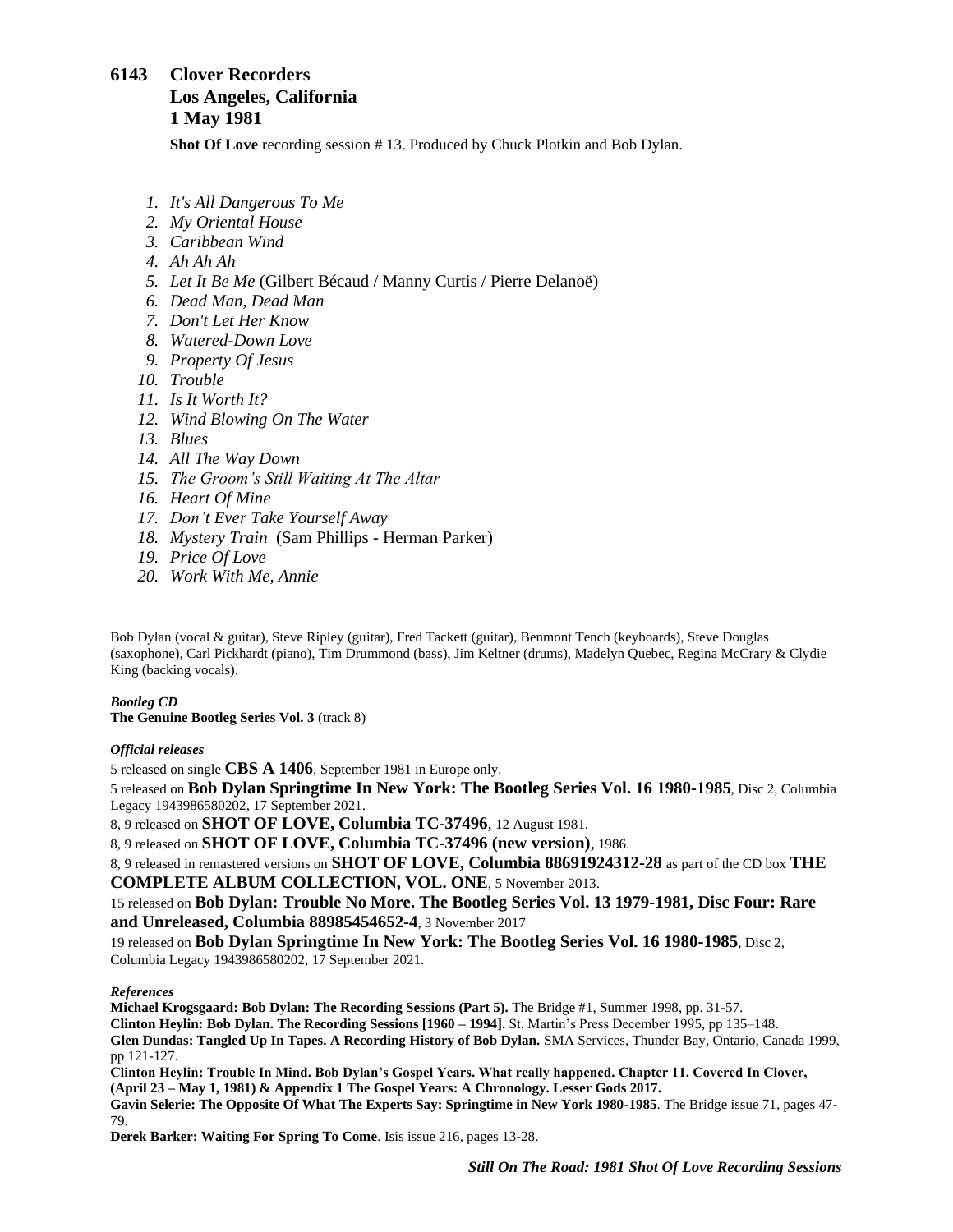#### **Nicholas Birns: Review Of Springtime In New York.** The Dylan Review Vol. 3.2, [Fall/Winter](https://thedylanreview.org/category/dylan-review-fall-winter-2021-2022/) 2021-2022.

#### *Notes*

8 mixed 5, 18, 26, 29, 31 May 1981. One verse omitted on the released version of track 8. 8 is complete on **The Genuine Bootleg Series Vol. 3.** Only the released tracks plus the extra verse of 8 are in circulation from this session. 9 mixed 4, 5, 6, 18 May 1981. 9 overdubbed 31 May 1981 with Andrew Gold on guitar. Krogsgaard has tracks 1-10 from this session, Heylinhas tracks 3, 8, 10-20. Stereo studio recordings.

Session info created 12 August 2018. Session info updated 30 January 2022.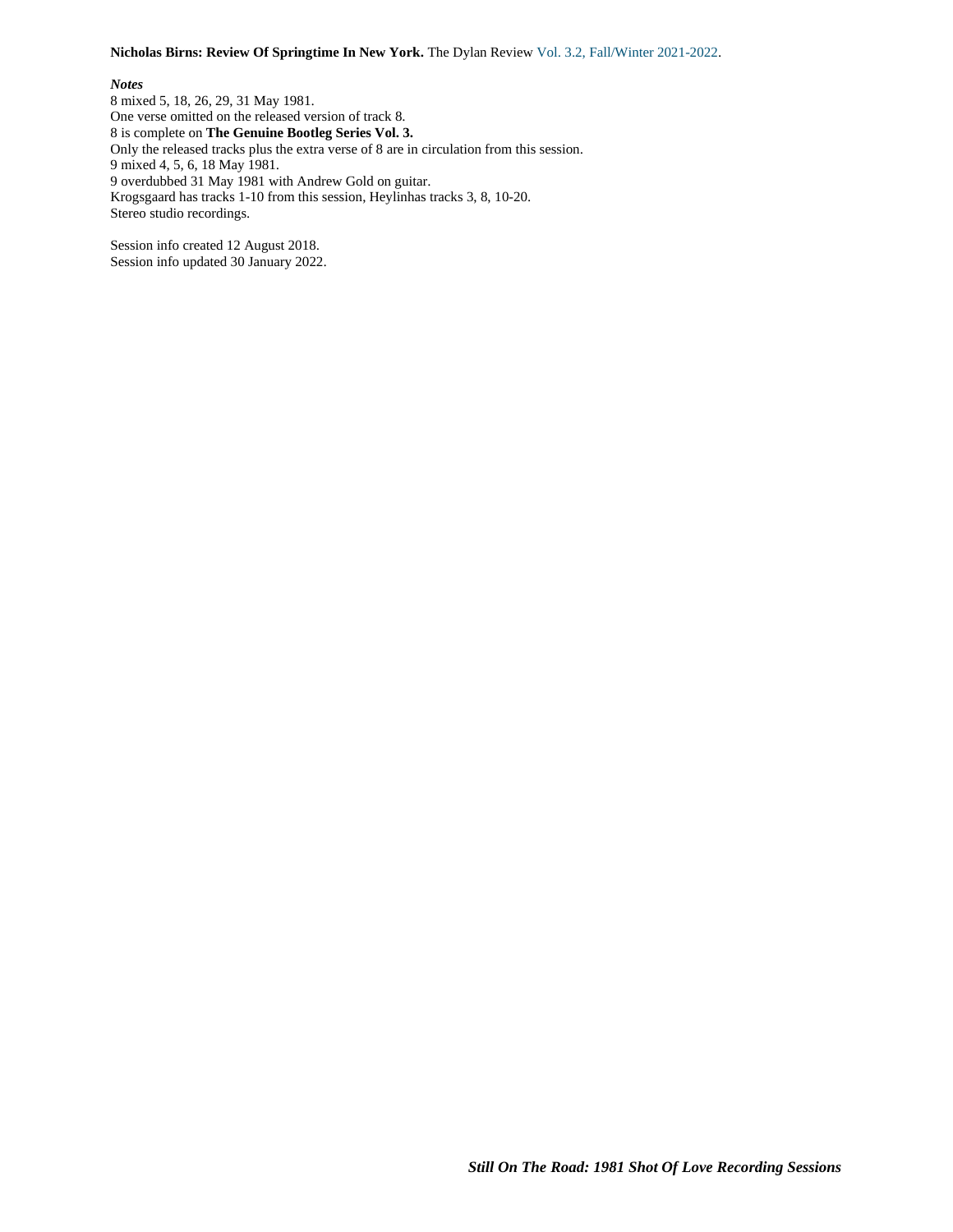## <span id="page-22-0"></span>**6144 Clover Recorders Los Angeles, California Early May 1981**

**Shot Of Love** recording session # 14. Produced by Chuck Plotkin and Bob Dylan.

*1. Shot Of Love*

*2. Every Grain Of Sand*

*3. The Groom's Still Waiting At The Altar*

Bob Dylan (vocal & guitar), Steve Ripley (guitar), Fred Tackett (guitar), Danny Kortchmar (guitar), Steve Douglas (saxophone), Benmont Tench (keyboards), Carl Pickhardt (piano), Tim Drummond (bass), Jim Keltner (drums), Madelyn Quebec, Regina McCrary & Clydie King (backing vocals).

*Bootleg CD*

**The Genuine Bootleg Series Vol. 2** (rough mix of track 1) **The Genuine Bootleg Series Vol. 3** (rough mix of track 3) **The Genuine Bootleg Series Vol. 4** (rough mix of track 1)

#### *Official releases*

1, 2 released on **SHOT OF LOVE, Columbia TC-37496**, 12 August 1981.

1, 2 released on **DYLAN LONDON INTERVIEW JULY 1981, Columbia AS 1259 (promotional record),** September 1981.

2, 3 released on **BIOGRAPH, Columbia C5X & C3K 38830**, 28 October 1985.

2 released in Sweden on **THE VERY BEST OF BOB DYLAN, Columbia COL 498540 2,** 5 May 2000. 2 released on CD **PURE DYLAN – AN INTIMATE LOOK AT BOB DYLAN, Sony Music 8 86979 88082 5**, 21 October 2011.

3 released on **BOB DYLAN'S GREATEST HITS VOLUME 3, Columbia 477805 2**, 15 November 1994. 3 released on single Columbia 18–02510, 11 September 1981.

3 released on 3 CD box set **DYLAN, Columbia 88697114202-D2**, 1 October 2007.

3 released on **BLUES, Columbia/Legacy 88697009172**, 19 December 2006.

3 released in the UK on **BEYOND HERE LIES NOTHIN', Sony Music 8 86979 83862**, 24 October 2011 Released on **SHOT OF LOVE, Columbia TC-37496 (new version)**, 1986.

Released in remastered versions on **SHOT OF LOVE, Columbia 88691924312-28** as part of the CD box **THE COMPLETE ALBUM COLLECTION, VOL. ONE**, 5 November 2013.

*References*

**Michael Krogsgaard: Bob Dylan: The Recording Sessions (Part 5).** The Bridge #1, Summer 1998, pp. 31-57. **Clinton Heylin: Bob Dylan. The Recording Sessions [1960 – 1994].** St. Martin's Press December 1995, pp 135–148. **Glen Dundas: Tangled Up In Tapes. A Recording History of Bob Dylan.** SMA Services, Thunder Bay, Ontario, Canada 1999, pp 121-127. **Clinton Heylin: Trouble In Mind. Bob Dylan's Gospel Years. What really happened. Chapter 12. D.N.U., (May 4 – June 4,** 

**1981) & Appendix 1 The Gospel Years: A Chronology. Lesser Gods 2017.** *Notes*

1 mixed 7, 5, 24, 30, 31 May 1981.

1 available as rough-mix.

1 overdubbed 31 May 1981 with Andrew Gold on guitar, 15 and 16 June 1981 with Jim Keltner on drums and Tim Drummond on bass.

2 mixed 4, 5, 6, 18 May 1981.

2 overdubbed 31 May 1981 with Andrew Gold on guitar.

3 mixed 7 June 1981.

3 available as rough-mix with no fade out.

Heylin doesn't mention this session.

Stereo studio recordings.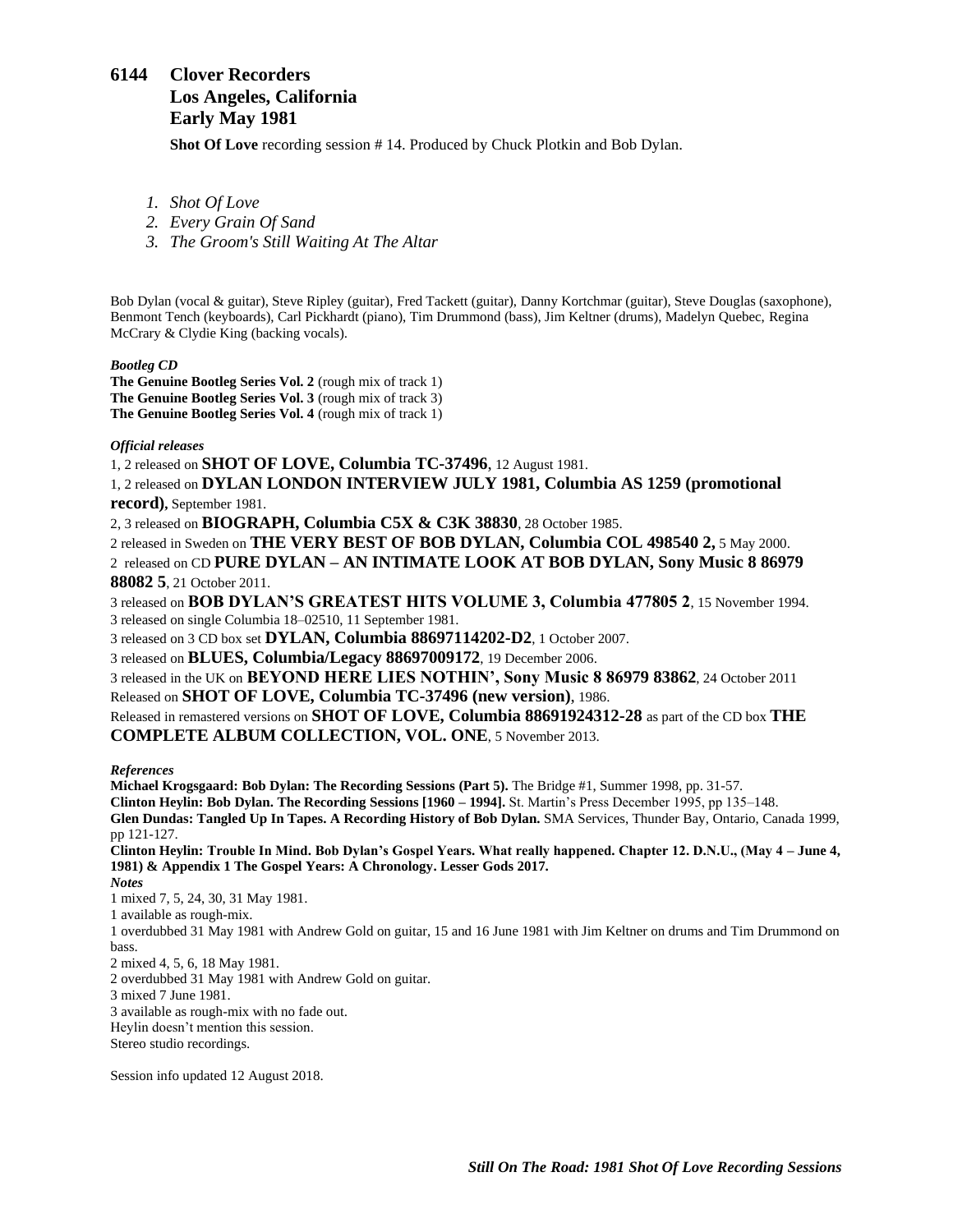# <span id="page-23-0"></span>**6145 Clover Recorders Los Angeles, California 14 May 1981**

**Shot Of Love** recording session # 15. Produced by Chuck Plotkin and Bob Dylan.

- *1. Dead Man, Dead Man*
- *2. Lenny Bruce*
- *3. Trouble*
- *4. In The Summertime*

Bob Dylan (vocal & guitar), Fred Tackett (guitar), Steve Douglas (saxophone), Benmont Tench (keyboards), Stephen Eric Hague (keyboards), Tim Drummond (bass), Jim Keltner (drums).

### *Official releases*

Released on **SHOT OF LOVE, Columbia TC-37496**, 12 August 1981. Released on **SHOT OF LOVE, Columbia TC-37496 (new version)**, 1986. Released in remastered versions on **SHOT OF LOVE, Columbia 88691924312-28** as part of the CD box **THE COMPLETE ALBUM COLLECTION, VOL. ONE**, 5 November 2013.

### *References*

**Michael Krogsgaard: Bob Dylan: The Recording Sessions (Part 5).** The Bridge #1, Summer 1998, pp. 31-57. **Clinton Heylin: Bob Dylan. The Recording Sessions [1960 – 1994].** St. Martin's Press December 1995, pp 135–148. **Glen Dundas: Tangled Up In Tapes. A Recording History of Bob Dylan.** SMA Services, Thunder Bay, Ontario, Canada 1999, pp 121-127. **Clinton Heylin: Trouble In Mind. Bob Dylan's Gospel Years. What really happened. Chapter 12. D.N.U., (May 4 – June 4,** 

**1981) & Appendix 1 The Gospel Years: A Chronology. Lesser Gods 2017.**

*Notes*

1, 3 mixed 4, 6, 18 May 1981. 1 overdubbed 15 June 1981 with Jim Keltner on drums and Tim Drummond on bass. 2 mixed 4, 5, 6, 18, 29 May 1981. 2 overdubbed 31 May 1981 with Andrew Gold on guitar. 4 mixed 5, 6, 18, 31 May 1981. Heylin doesn't mention this session. Stereo studio recordings.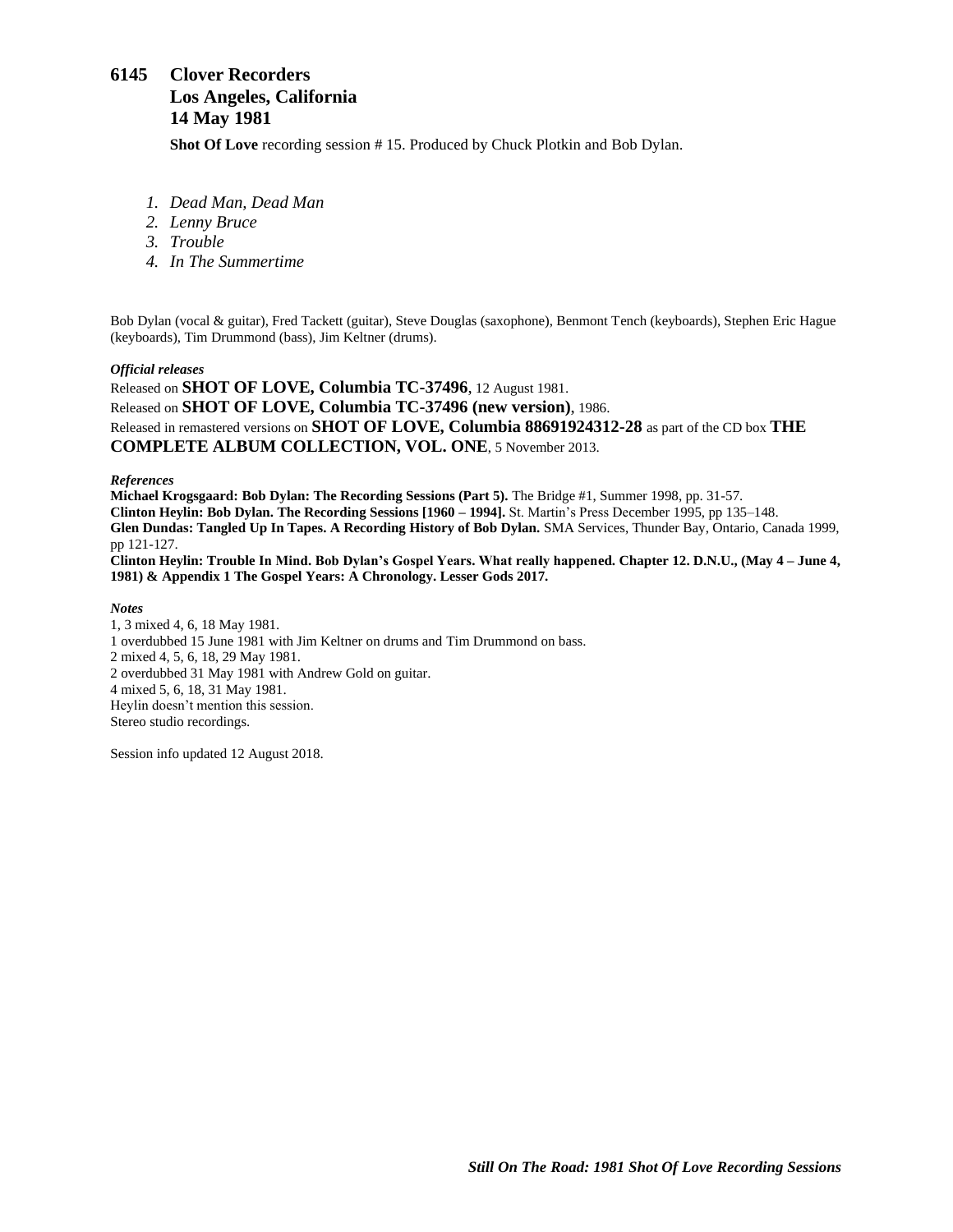# <span id="page-24-0"></span>**6146 Clover Recorders Los Angeles, California 15 May 1981**

**Shot Of Love** recording session # 16. Produced by Chuck Plotkin and Bob Dylan.

- *1. Minute By Minute* (Sam & Dave)
- *2. Heart Of Mine*
- *3. Instrumental*
- *4. Instrumental*
- *5. Heart Of Mine*
- *6. Heart Of Mine*
- *7. Glory Of Love*
- *8. Heart Of Mine*
- *9. Heart Of Mine*
- *10. Heart Of Mine*
- *11. Heart Of Mine*
- *12. Watered-Down Love*
- *13. Watered-Down Love*
- *14. Watered-Down Love*
- *15. In A Battle*
- *16. Watered-Down Love*
- *17. Watered-Down Love*
- *18. Watered-Down Love*
- *19. Watered-Down Love*
- *20. Watered-Down Love*
- *21. Watered-Down Love*
- *22. Mystery Train* (Sam Phillips Herman Parker)
- *23. J.A.C.*

Bob Dylan (vocal & guitar), Fred Tackett (guitar), Danny Kortchmar (guitar), Willie Smith (keyboards), Donald Dunn (bass), Ringo Starr (drums), Jim Keltner (drums), Carolyn Dennis & Madelyn Quebec (backing vocals).

22 Steve Douglas (saxophone)

### *Official releases*

11 released on **SHOT OF LOVE, Columbia TC-37496**, 12 August 1981.

11 released on **SHOT OF LOVE, Columbia TC-37496 (new version)**, 1986.

11 released in remastered version on **SHOT OF LOVE, Columbia 88691924312-28** as part of the CD box **THE COMPLETE ALBUM COLLECTION, VOL. ONE**, 5 November 2013.

11 released on **DYLAN LONDON INTERVIEW JULY 1981, Columbia AS 1259 (promotional record),** September 1981.

21 released on **Bob Dylan: Trouble No More. The Bootleg Series Vol. 13 1979-1981, Disc Four: Rare and Unreleased, Columbia 88985454652-4**, 3 November 2017.

22 released on **Bob Dylan Springtime In New York: The Bootleg Series Vol. 16 1980-1985***,* Disc 1, Columbia Legacy 1943986580201, 17 September 2021.

### *References*

**Michael Krogsgaard: Bob Dylan: The Recording Sessions (Part 5).** The Bridge #1, Summer 1998, pp. 31-57. **Clinton Heylin: Bob Dylan. The Recording Sessions [1960 – 1994].** St. Martin's Press December 1995, pp 135–148. **Glen Dundas: Tangled Up In Tapes. A Recording History of Bob Dylan.** SMA Services, Thunder Bay, Ontario, Canada 1999, pp 121-127.

**Clinton Heylin: Trouble In Mind. Bob Dylan's Gospel Years. What really happened. Chapter 12. D.N.U., (May 4 – June 4, 1981) & Appendix 1 The Gospel Years: A Chronology. Lesser Gods 2017.**

**Gavin Selerie: The Opposite Of What The Experts Say: Springtime in New York 1980-1985**. The Bridge issue 71, pages 47- 79.

**Derek Barker: Waiting For Spring To Come**. Isis issue 216, pages 13-28.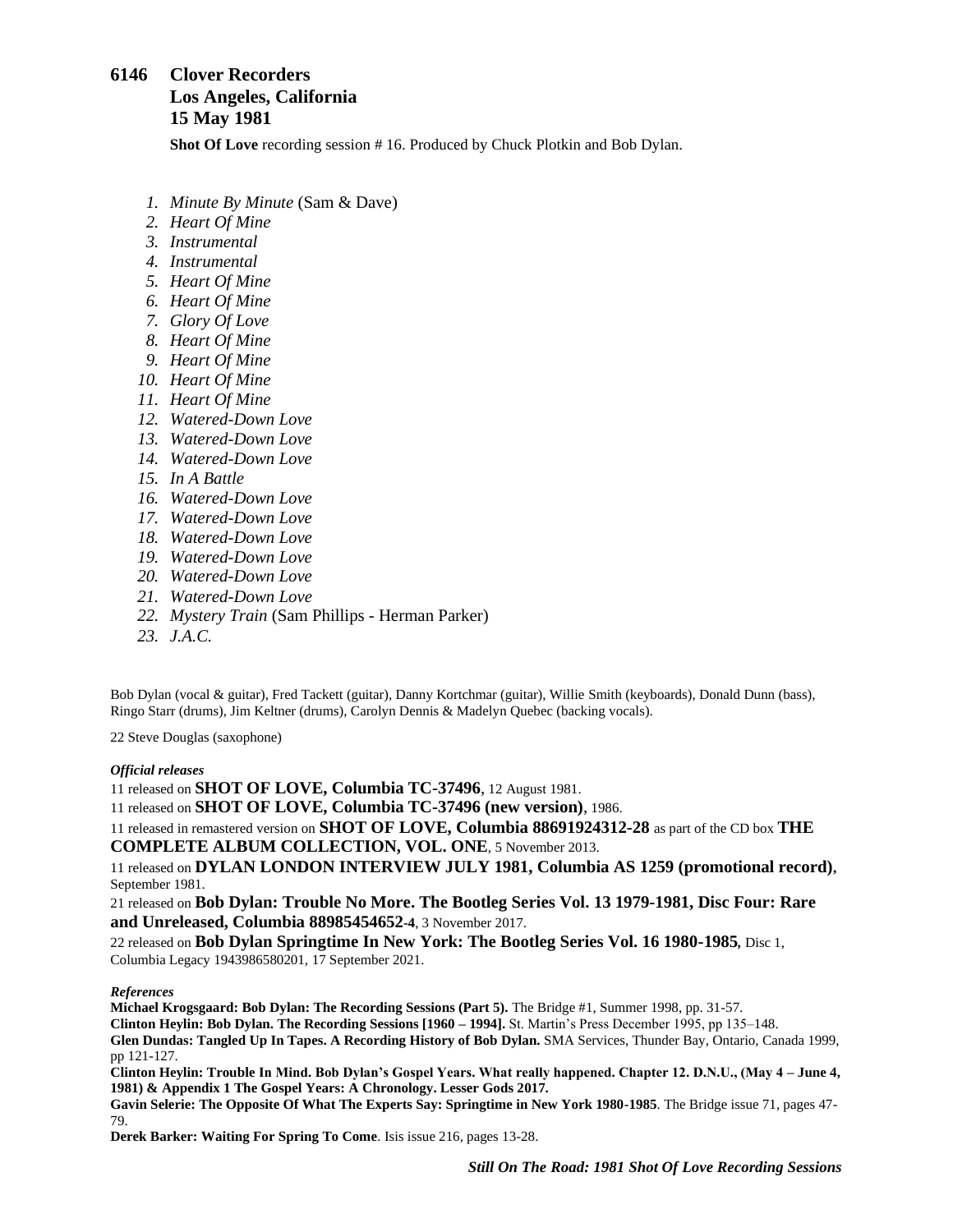**Nicholas Birns: Review Of Springtime In New York.** The Dylan Review Vol. 3.2, [Fall/Winter](https://thedylanreview.org/category/dylan-review-fall-winter-2021-2022/) 2021-2022.

#### *Notes*

1, 4, 5, 6, 7, 18, 19, 24, 26, 28, 31 mixed May and 2, 7 June 1981. 11 overdubbed 15 and 16 June 1981 with Jim Keltner on drums and Tim Drummond on bass. Krogsgaard dous not have track 23 and Heylin doues not have track1. 11, 21, 22 are the only tracks in circulation. Stereo studio recordings.

Session info created 12 August 2018. Session info updated 30 January 2022.

## **6148 Rundown Studios Santa Monica, California 1-7 June 1981**

Rehearsals for the US and Europe Summer Tours

- *1. I Don't Care*
- *2. Saving Grace*
- *3. It's Alright, Ma (I'm Only Bleeding)*
- *4. Man Gave Names To All The Animals*
- *5. Ballad Of A Thin Man*
- *6.. City Of Gold*
- *7. We Just Disagree* (Jim Krueger)
- *8. Just Like A Woman*
- *9. Señor (Tales Of Yankee Power)*
- *10. Like A Rolling Stone*
- *11. What Can I Do For You?*
- *12. When You Gonna Wake Up*
- *13. Shot Of Love*
- *14. Heart Of Mine*
- *15. All Along The Watchtower*
- *16. Solid Rock*
- *17. I Believe In You*
- *18. To Ramona*
- *19. I Don't Believe You*
- *20. Let It Be Me* (Delanoé/Becaud/Curtis)
- *21. Leaving It All Up To You*
- *22. Dearest*
- *23. Your Cheatin' Heart* (Hank Williams)
- *24. Big River* (Johnny Cash)
- *25. Vaya Con Dios* (Larry Russell/Buddy Pepper/Inez James)
- *2.. Guess Things Happen That Way*
- *27. Mansion Builder*
- *28. I Ain't Never* (Mel Tillis/ Michael Pierce)
- *29. Slowly*
- *30. Smoke Gets In Your Eyes* (Otto Harbach/ Jerome Kern)
- *31. Seven Days*
- *32. Pastures Of Plenty* (Woody Guthrie)
- *33. Trouble*
- *34. Gotta Serve Somebody*
- *35. Rise Again*
- *36. In The Garden*
- *37. Lenny Bruce*
- *38. Simple Twist Of Fate*
- *39. Masters Of War*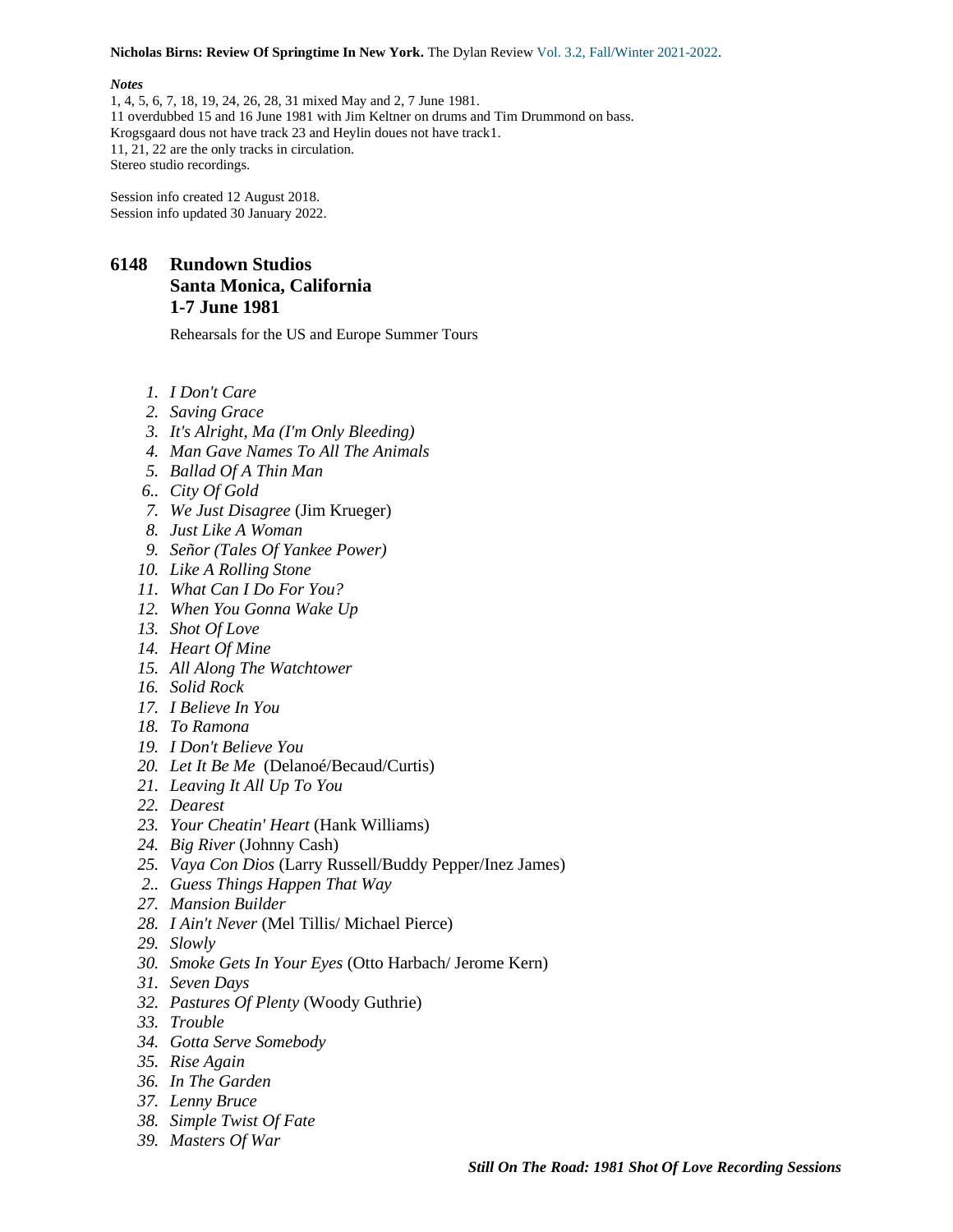- *40. I'll Be Your Baby Tonight*
- *41. Song To Woody*
- *42. Girl From The North Country*
- *43. Love Minus Zero/No Limit*
- *44. It's All Over Now, Baby Blue*
- *45. It Ain't Me, Babe*
- *46. Knockin' On Heaven's Door*
- *47. Blowin' In The Wind*
- *48. Mr. Tambourine Man*
- *49. A Hard Rain's A-Gonna Fall*
- *50. Forever Young*

Bob Dylan (vocal & guitar), Fred Tackett (guitar), Steve Ripley (guitar), Willie Smith (keyboards), Tim Drummond (bass), Jim Keltner (drums), Clydie King, Carolyn Dennis, Regina McCrary, Madelyn Quebec (background vocals).

#### *Reference*

**Clinton Heylin: Trouble In Mind. Bob Dylan's Gospel Years. What really happened. Chapter 12. D.N.U., (May 4 – June 4, 1981) & Appendix 1 The Gospel Years: A Chronology. Lesser Gods 2017.**

*Notes*

These sessions was first documented by Clintob Heylin in **Trouble in Mind**.

Thre track listing was derived from a typed list made at the time by Artur Rosato.

The taes from this rehearsals appear to have been mislaid, no tracks are therefore circulating.

Session info created 13 August 2018.